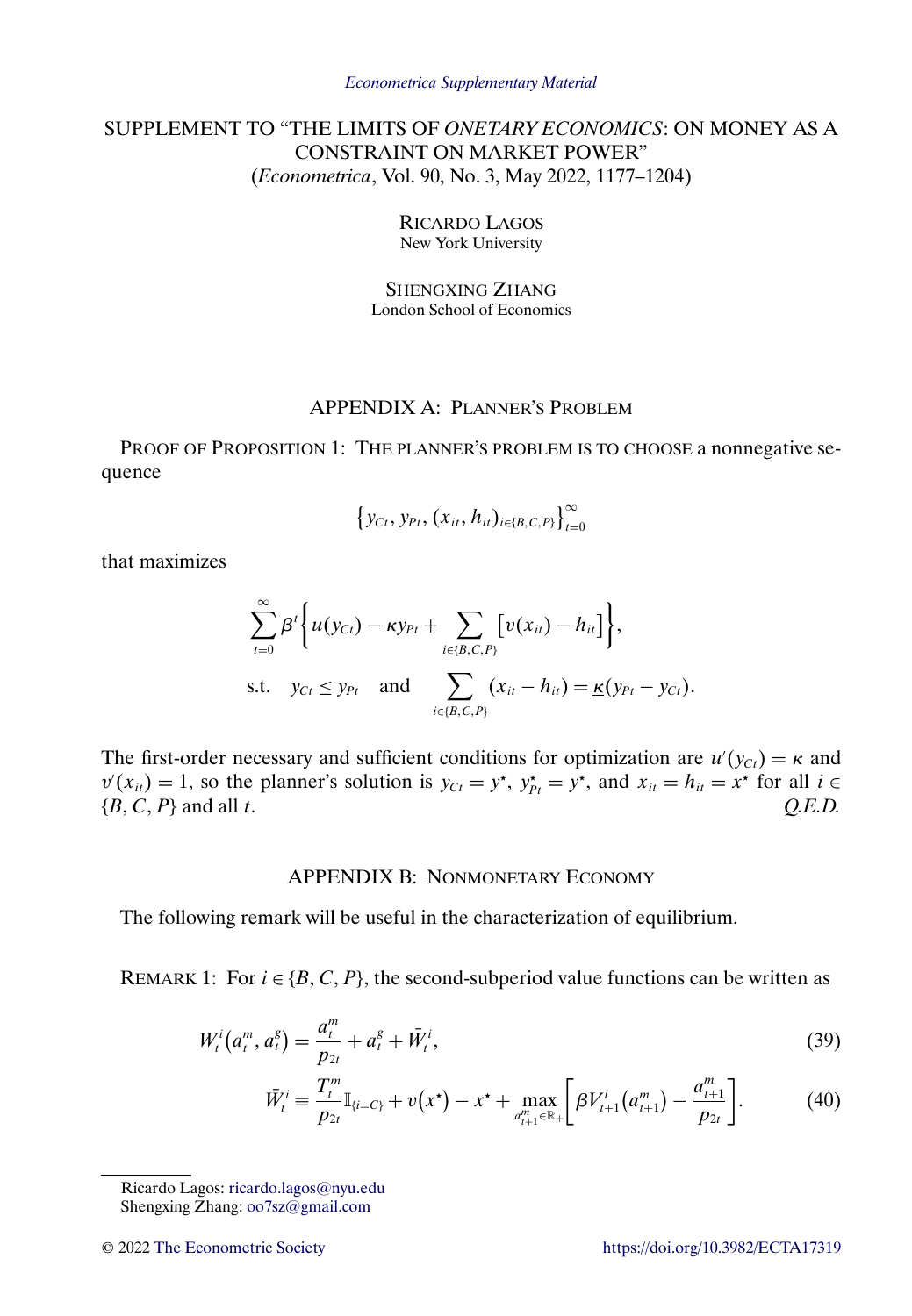<span id="page-1-0"></span>For what follows, it is useful to introduce the following notation. For any  $z \in \mathbb{R}$ , define the correspondences  $\varkappa : \mathbb{R} \rightrightarrows \mathbb{R}$  and  $\zeta : \mathbb{R} \rightrightarrows [0, 1]$  by<sup>28</sup>

$$
\varkappa_{(z)}\begin{cases} =\infty & \text{if } z < 0, \\ \in [0,\infty] & \text{if } z = 0, \\ =0 & \text{if } 0 < z, \end{cases} \text{ and } \zeta_{(z)}\begin{cases} =1 & \text{if } 0 < z, \\ \in [0,1] & \text{if } z = 0, \\ =0 & \text{if } z < 0. \end{cases}
$$

Let  $\varphi_t^n$  denote the relative price of good 1 in terms of the bond in the first subperiod of period  $t$ . The following lemma characterizes the first-subperiod outcomes in a nonmonetary economy taking the price path  $\{\varphi_t^n\}_{t=0}^{\infty}$  as given. The unique price path and consumption/production allocation of good 1 consistent with equilibrium are characterized in Proposition 2. Given this price path and allocation, the rest of the equilibrium is given by Lemma 1.

LEMMA 1: *Consider the first subperiod of period* t *of an economy with no money*. (i) *The solution to the banker's portfolio problem (i.e., (5)) is*  $\bar{a}_{Bt}^b = 0$ *. (ii) <i>A consumer's trade (i.e., the solution to* (6)) *is*  $\bar{y}_{Ct} = D(\varphi_t^n)$  *and*  $\bar{a}_{Ct}^b = -\varphi_t^n D(\varphi_t^n)$ . (iii) *The post-production trade of a producer who carries inventory*  $y_t$  *and does not contact a banker* (*i.e.*, (7)) *is*  $\tilde{y}_{Pt}(y_t) = 0$ . *The post-production trade of a producer who carries inventory*  $y_t$  *and contacts a banker (i.e., the solution to* (8)) *is*  $\bar{y}_{Pt}(y_t) = \zeta_{(\varphi_t^n - \underline{\kappa})} y_t$ ,  $\bar{a}_{Pt}^b(y_t) = \varphi_t^n \bar{y}_{Pt}(y_t)$ , and  $k_{Pt}(y_t) = (1 - \theta)(\varphi_t^n - \varphi_t^n)$  $\underline{\kappa}$ ) $\bar{y}_{Pt}(y_t)$ . (iv) *A* producer's pretrade production is  $y_{Pt} = \varkappa_{(\kappa - R^n(\varphi_t^n))}$ , where

$$
R^{n}(\varphi_{t}^{n}) \equiv \underline{\kappa} + \alpha \theta(\varphi_{t}^{n} - \underline{\kappa}) \zeta_{(\varphi_{t}^{n} - \underline{\kappa})}. \tag{41}
$$

PROOF OF LEMMA 1: Consider a nonmonetary economy, that is,  $M_t = 0$  for all t. With slight abuse, we keep the notation for the value functions of the monetary economy, but simply omit an agent's money holding as an argument in the relevant functions. For example, [\(39\)](#page-0-0) becomes

$$
W_t^i\big(a_t^g\big) = a_t^g + \bar{W}_t^i,\tag{42}
$$

where  $\overline{W}_t^i \equiv v(x^*) - x^* + \beta V_{t+1}^i$ . (i) Problem (5) becomes

$$
\hat{W}^B_t\big(a^g_t\big) = \max_{\bar{a}^b_t \in \mathbb{R}} W^B_t\big(a^g_t + \bar{a}^b_t\big) \quad \text{s.t.} \quad \bar{a}^b_t \leq 0.
$$

With (42), we have  $\bar{a}_{Bt}^b = \arg \max_{\bar{a}_t^b \in \mathbb{R}_+} \bar{a}_t^b = 0$ . (ii) With (42), problem (6) becomes

$$
\max_{(\bar{y}_t,\bar{a}_t^b)\in\mathbb{R}_+\times\mathbb{R}}\left[u(\bar{y}_t)+\bar{a}_t^b+\bar{W}_t^i\right] \quad \text{s.t.} \quad \varphi_t^n\bar{y}_t+\bar{a}_t^b\leq 0,
$$

and the solution is  $\bar{y}_{Ct} = D(\varphi_t^n)$  and  $\bar{a}_{Ct}^b = -\varphi_t^n D(\varphi_t^n)$ . So the gain from trade to the consumer is

$$
\overline{\Gamma}_{Ct} \equiv u(\overline{y}_{Ct}) + \overline{a}_{Ct}^{b} = u(D(\varphi_{t}^{n})) - \varphi_{t}^{n}D(\varphi_{t}^{n}).
$$

<sup>&</sup>lt;sup>28</sup>Below, we use the variants  $\bar{\zeta}_{(z)}$  and  $\tilde{\zeta}_{(z)}$  to denote correspondences with  $\bar{\zeta}_{(z)} = \tilde{\zeta}_{(z)} = \zeta_{(z)}$  for all  $z \neq 0$ , but possibly  $\bar{\zeta}_{(0)} \neq \tilde{\zeta}_{(0)} \neq \zeta_{(0)}$ . Similarly, the variants  $\{x_{ii(z)}^m\}_{i \in [B,C,P]}$  and  $x_{(z)}^p$ , denote correspondences with  $x_{ii(z)}^m =$ <br> $x_{(z)}^p$  for all  $z \neq 0$  and all  $i \in \{B, C, P\}$  and  $t \in \mathbb{T}$ , but possib and  $i, j \in \{B, C, P\}$  with  $i \neq j$ .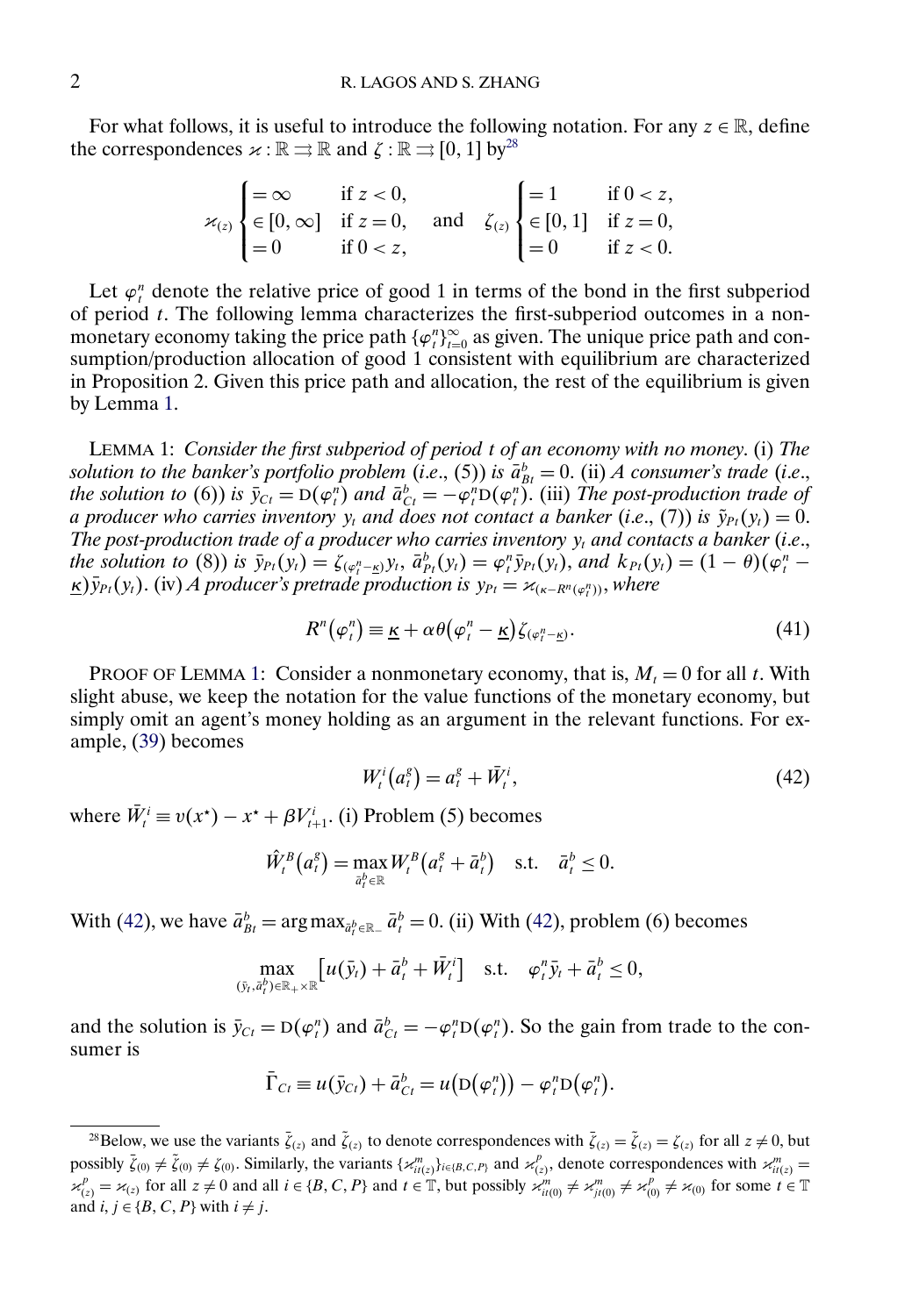<span id="page-2-0"></span>(iii) (a) With [\(42\)](#page-1-0), condition (7) implies  $\tilde{y}_{Pt}(y_t) = \arg \max_{\tilde{y}_t \in [0, y_t]} W_t^P[(y_t - \tilde{y}_t) \underline{\kappa}] =$  $\arg \max_{\tilde{y}_t \in [0, y_t]} (y_t - \tilde{y}_t) \underline{\kappa} = 0.$  (b) With [\(42\)](#page-1-0), problem (6) becomes

$$
\max_{(\bar{y}_t, k_t, \bar{a}_t^b) \in \mathbb{R}_+^2 \times \mathbb{R}} (\bar{a}_t^b - k_t - \underline{\kappa} \bar{y}_t)^{\theta} k_t^{1-\theta},
$$
  
s.t.  $\bar{a}_t^b \le \varphi_t^n \bar{y}_t,$   
 $\bar{y}_t \le y_t,$   
 $0 \le \bar{a}_t^b - k_t - \underline{\kappa} \bar{y}_t.$ 

The solution is  $\bar{a}_{P_t}^b(y_t) = \varphi_t^n \bar{y}_{P_t}(y_t)$  and  $k_{P_t}(y_t) = (1 - \theta)(\varphi_t^n - \underline{\kappa}) \bar{y}_{P_t}(y_t)$ , with

$$
\bar{y}_{Pt}(y_t) \begin{cases} 0 & \text{if } \varphi_t^n < \underline{\kappa}, \\ \in [0, y_t] & \text{if } \varphi_t^n = \underline{\kappa}, \\ y_t & \text{if } \underline{\kappa} < \varphi_t^n. \end{cases}
$$

So the gain from trade to the producer is

$$
\bar{\Gamma}_{Pt} \equiv \bar{a}_{Pt}^b(y_t) - k_{Pt}(y_t) - \underline{\kappa} \bar{y}_{Pt}(y_t) \n= \theta(\varphi_t^n - \underline{\kappa}) \bar{y}_{Pt}(y_t).
$$

(iv) After substituting the bargaining outcomes, (11) becomes

$$
V_t^P = \max_{y_t \in \mathbb{R}_+} [R^n(\varphi_t^n)y_t - \kappa y_t + W_t^P(0)],
$$

where  $R^n(\varphi^n_t)$  as defined in [\(41\)](#page-1-0). Hence, an individual producer produces

$$
y_{Pt} = \arg \max_{y_t \in \mathbb{R}_+} [R^n(\varphi_t^n) - \kappa] y_t
$$

units of good 1 at the beginning of the first subperiod. *Q.E.D.*

PROOF OF PROPOSITION 2: Part (iv) of Lemma [1](#page-1-0) implies

$$
y_{Pt} = \arg \max_{y_t \in \mathbb{R}_+} [R^n(\varphi_t^n) - \kappa] y_t \equiv Y(\varphi_t^n),
$$

so  $R^n(\varphi^n_t) - \kappa \leq 0$ , or equivalently,

$$
\varphi_t^n \le \bar{\varphi}^n \equiv \kappa + \frac{1 - \alpha \theta}{\alpha \theta} (\kappa - \underline{\kappa}) \tag{43}
$$

is a necessary condition for equilibrium. Hence the solution to the producer's beginningof-period production decision is

$$
Y(\varphi_t^n) \begin{cases} = 0 & \text{if } \varphi_t^n < \bar{\varphi}^n, \\ \in [0, \infty) & \text{if } \varphi_t^n = \bar{\varphi}^n. \end{cases} \tag{44}
$$

Lemma [1](#page-1-0) also implies  $\hat{Y}_{Pt} = 0$ ,  $Y_{Ct} = D(\varphi_t^n)$ , and  $Y_{Pt} = \alpha \zeta_{(\varphi_t^n - \underline{\kappa})} Y(\varphi_t^n)$ . Given (44), and since  $\underline{\kappa} < \overline{\varphi}^n$ , we can write  $Y_{Pt} = \alpha Y(\varphi_t^n)$ . Thus, the market-clearing condition for the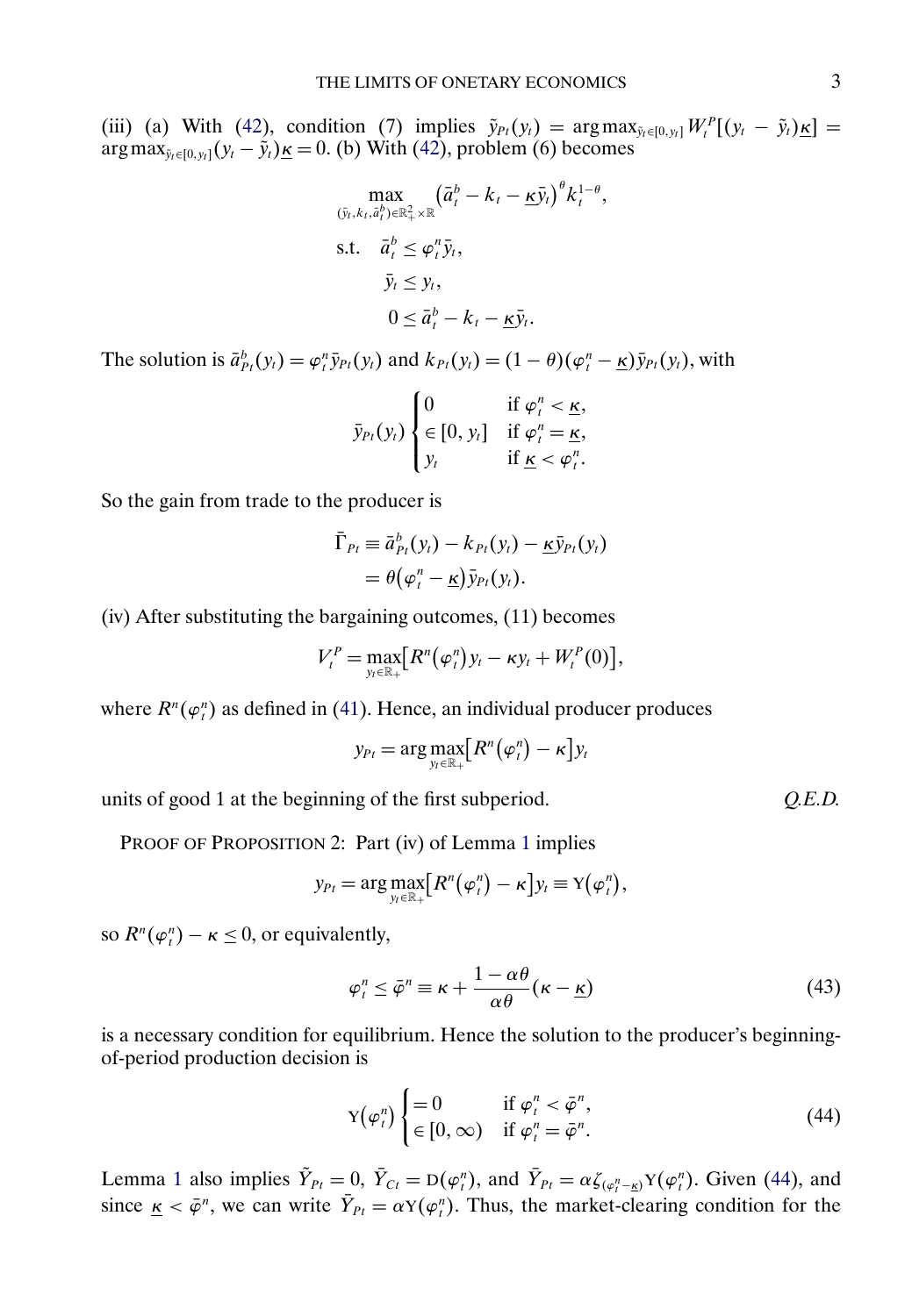<span id="page-3-0"></span>goods market can be written as  $X_D(\varphi_t^n) = 0$ , where

$$
X_D(\varphi_t^n) \equiv D(\varphi_t^n) - \alpha Y(\varphi_t^n). \tag{45}
$$

For all  $\varphi_t^n \in [0, \bar{\varphi}^n), 0 < X_D(\varphi_t)$ , so equilibrium requires  $\bar{\varphi}^n \leq \varphi_t^n$ , which together with the necessary condition [\(43\)](#page-2-0), implies  $\bar{\varphi}^n = \varphi^n$  must hold in any equilibrium. From part (ii) of Lemma [1,](#page-1-0)  $\bar{y}_{Ct}$  satisfies  $u'(\bar{y}_{Ct}) = \varphi^n$  (the solution is strictly positive since  $\varphi^n < u'(0)$ ), and from the market-clearing condition for good 1,  $y_{Pt} = \bar{y}_{Ct}/\alpha$ . *Q.E.D.* 

## APPENDIX C: MONETARY ECONOMY

The following lemma characterizes the first-subperiod outcomes in a monetary economy.

LEMMA 2: Let  $\varphi_t \equiv (1 + \rho_t)\varphi_t^m$ . *Consider the first subperiod of period t of an economy* with money. In each case, focus on an agent who enters the period with money holding  $a^m_i$ . (i) *The solution to the banker's portfolio problem, (i.e., (5)), is*  $q_t \overline{a}_{Bt}^b(a_t^m) = a_t^m - \overline{a}_{Bt}^m(a_t^m)$  *and*  $\overline{a}_{Bt}^{m}(a_{t}^{m}) = \varkappa_{Bt(\rho_{t})}^{m}$ . (ii) *The trade of a consumer* (*i.e.*, *the solution to* (6)) *is*  $\overline{y}_{Ct}(a_{t}^{m}) = D(\varphi_{t}),$  $\bar{a}^m_{C_t}(a^m_t) = \varkappa^m_{C_t(\rho_t)}, q_t \bar{a}^b_{C_t}(a^m_t) = a^m_t - [\bar{a}^m_{C_t}(a^m_t) + p_{1t}\bar{y}_{C_t}(a^m_t)].$  (iii) *The post-production trade*  $of$  a producer who carries inventory  $y_t$  and does not contact a banker (i.e., (7)) is  $\tilde{y}_{Pt}(y_t, a^m_t) =$  $\tilde{\zeta}_{(\varphi_i^m - \underline{\kappa})}$ y<sub>t</sub> with  $\tilde{a}_{Pt}^m(y_t, a_i^m) = a_i^m + p_{1t} \tilde{y}_{Pt}(y_t, a_i^m)$ . The post-production trade of a producer who *carries inventory*  $y_t$  *and contacts a banker (i.e., the solution to (8)) is*  $\bar{y}_{Pt}(y_t, a_t^m) = \zeta_{(\varphi_t - \underline{\kappa})} y_t$ ,  $\bar{a}^m_{Pt}(y_t, a^m_t) = \varkappa^m_{Pt(\rho_t)}, q_t \bar{a}^b_{Pt}(y_t, a^m_t) = a^m_t + p_{1t} \bar{y}_{Pt}(y_t, a^m_t) - \bar{a}^m_{Pt}(y_t, a^m_t),$  and

$$
k_{Pt}(y_t,a_t^m)=(1-\theta)\bigg\{\rho_t\frac{a_t^m}{p_{2t}}+\big[(\varphi_t-\underline{\kappa})\mathbb{I}_{\{\underline{\kappa}<\varphi_t\}}-(\varphi_t^m-\underline{\kappa})\mathbb{I}_{\{\underline{\kappa}<\varphi_t^m\}}\big]y_t\bigg\}.
$$

(iv) *A* producer's pretrade production is  $y_{Pt}(a_t^m) = \varkappa_{(\kappa - R^m(\varphi_t^m, \varphi_t))}^p$ , where

$$
R^{m}(\varphi_{t}^{m},\varphi_{t})\equiv\underline{\kappa}+\alpha\theta(\varphi_{t}-\underline{\kappa})\mathbb{I}_{\{\underline{\kappa}<\varphi_{t}\}}+(1-\alpha\theta)(\varphi_{t}^{m}-\underline{\kappa})\mathbb{I}_{\{\underline{\kappa}<\varphi_{t}^{m}\}}.\tag{46}
$$

PROOF OF LEMMA 2: (i) With [\(39\)](#page-0-0), (5) can be written as

$$
\hat{W}_t^B(a_t^m, a_t^g) = \max_{\bar{a}_t \in \mathbb{R}_+ \times \mathbb{R}} \left( \frac{\bar{a}_t^m}{p_{2t}} + \bar{a}_t^b + a_t^g + \bar{W}_t^B \right) \quad \text{s.t.} \quad \bar{a}_t^m + q_t \bar{a}_t^b \le a_t^m,
$$

and the solution is  $q_t \bar{a}_{Bt}^b(a_t^m) = a_t^m - \bar{a}_{Bt}^m(a_t^m)$ , with

$$
\bar{a}_{Bt}^m(a_t^m) \begin{cases}\n= \infty & \text{if } \rho_t < 0, \\
\in [0, \infty] & \text{if } \rho_t = 0, \\
= 0 & \text{if } 0 < \rho_t.\n\end{cases}
$$

(ii) With  $(39)$ ,  $(6)$  can be written as

$$
\hat{W}_t^C(a_t^m) \equiv \max_{(\bar{y}_t, \bar{a}_t) \in \mathbb{R}_+^2 \times \mathbb{R}} \left[ u(\bar{y}_t) + \frac{\bar{a}_t^m}{p_{2t}} + \bar{a}_t^b + \bar{W}_t^C \right] \quad \text{s.t.} \quad \bar{a}_t^m + p_{1t} \bar{y}_t + q_t \bar{a}_t^b \le a_t^m.
$$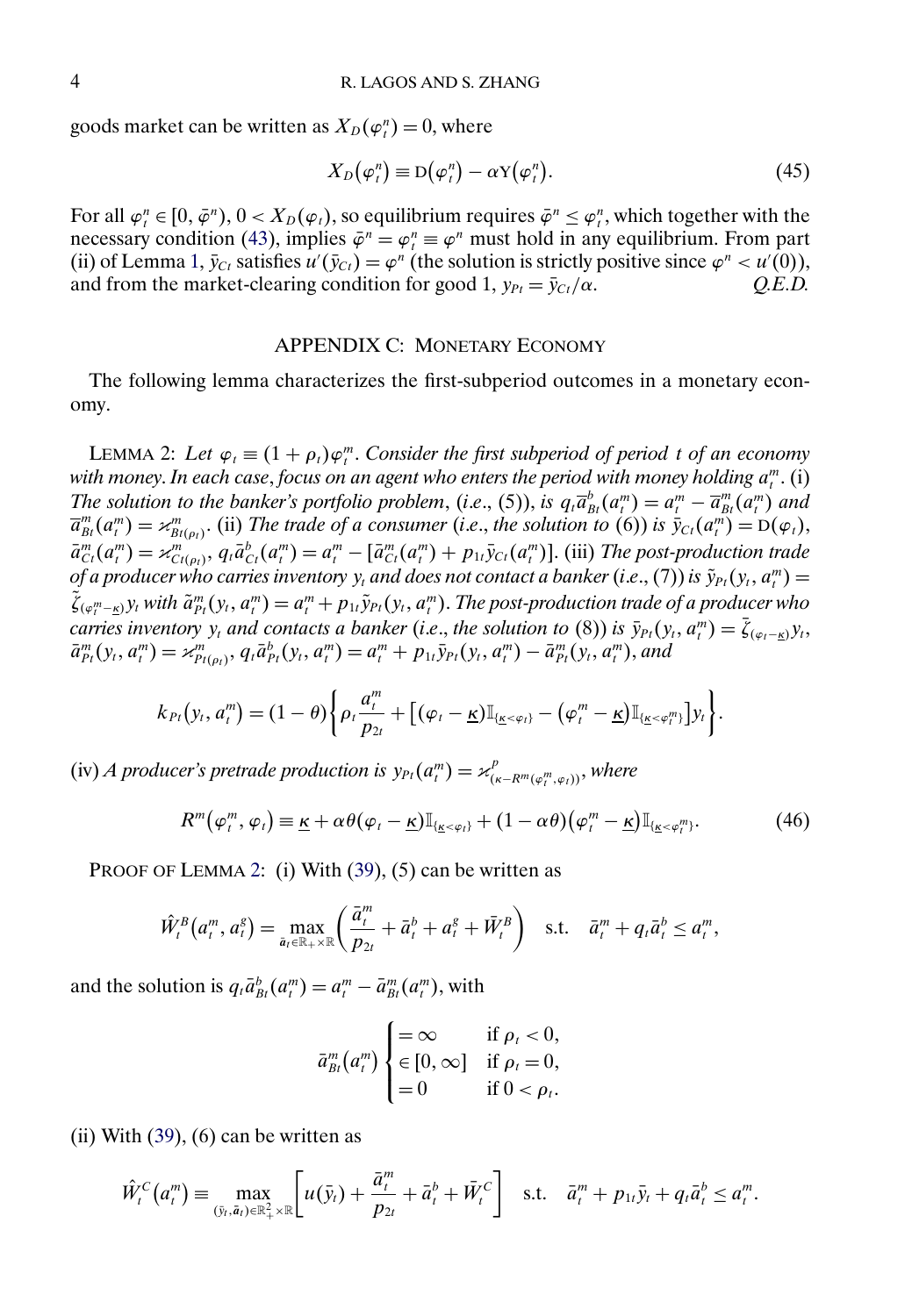The solution is  $\bar{y}_{Ct}(a_t^m) = D(\varphi_t)$  and  $q_t \bar{a}_{Ct}^b(a_t^m) = a_t^m - [\bar{a}_{Ct}^m(a_t^m) + p_{1t}D(\varphi_t)],$  with

$$
\bar{a}_{Ct}^{m}(a_{t}^{m})\begin{cases}=\infty & \text{if } \rho_{t}<0, \\ \in [0,\infty] & \text{if } \rho_{t}=0, \\=0 & \text{if } 0<\rho_{t}.\end{cases}
$$

Hereafter specialize the analysis to  $\rho_t \ge 0$ , since  $\rho_t < 0$  entails an arbitrage opportunity inconsistent with equilibrium. The value of the consumer's problem in the first subperiod is

$$
\hat{W}_t^C\big(a_t^m\big) = u\big(\mathcal{D}(\varphi_t)\big) - \varphi_t \mathcal{D}(\varphi_t) + (1+\rho_t) \frac{a_t^m}{p_{2t}} + \bar{W}_t^C.
$$

(iii) (a) With  $(39)$ ,  $(7)$  can be written as

$$
(\tilde{y}_{Pt}(y_t, a_t^m), \tilde{a}_{Pt}^m(y_t, a_t^m)) = \arg \max_{(\tilde{y}_t, \tilde{a}_t^m) \in \mathbb{R}_+^2} \frac{\tilde{a}_t^m}{p_{2t}} + (y_t - \tilde{y}_t) \underline{\kappa}
$$

subject to  $\frac{1}{p_{1t}}(\tilde{a}^m_t - a^m_t) = \tilde{y}_t \leq y_t$  and, therefore,  $\tilde{a}^m_{Pt}(y_t, a^m_t) = a^m_t + p_{1t}\tilde{y}_{Pt}(y_t, a^m_t)$ , with

$$
\tilde{y}_{Pt}(y_t, a_t^m) \begin{cases} = y_t & \text{if } \underline{\kappa} < \varphi_t^m, \\ \in [0, y_t] & \text{if } \varphi_t^m = \underline{\kappa}, \\ = 0 & \text{if } \varphi_t^m < \underline{\kappa}. \end{cases}
$$

(iii) (b) With  $(39)$ ,  $(8)$  can be written as

$$
\max_{(\bar{y}_t,\bar{a}_t^m,\bar{a}_t^b,k_t)\in\mathbb{R}_+^2\times\mathbb{R}\times\mathbb{R}_+} \left[\frac{\bar{a}_t^m}{p_{2t}}+\bar{a}_t^b-k_t+(y_t-\bar{y}_t)\underline{\kappa}-\frac{\tilde{a}_t^m}{p_{2t}}-[y_t-\tilde{y}_{Pt}(y_t,a_t^m)]\underline{\kappa}\right]^\theta k_t^{1-\theta}
$$

subject to  $\bar{a}^m_t + q_t \bar{a}^b_t \le a^m_t + p_{1t} \bar{y}_t$  and  $\bar{y}_t \le y_t$ . The solution is

$$
\bar{a}_{Pt}^b(y_t, a_t^m) = \frac{1}{q_t} \big[ a_t^m + p_{1t} \bar{y}_{Pt}(y_t, a_t^m) - \bar{a}_{Pt}^m(y_t, a_t^m) \big],
$$

with

$$
\bar{y}_{Pt}(y_t, a_t^m) \begin{cases} = y_t & \text{if } \underline{\kappa} < \varphi_t, \\ \in [0, y_t] & \text{if } \varphi_t = \underline{\kappa}, \\ = 0 & \text{if } \varphi_t < \underline{\kappa}, \\ \bar{a}_{Pt}^m(y_t, a_t^m) \begin{cases} \infty & \text{if } \rho_t < 0, \\ \in [0, \infty] & \text{if } \rho_t = 0, \\ = 0 & \text{if } 0 < \rho_t. \end{cases}
$$

Specialize the analysis to  $\rho_t \ge 0$ , since  $\rho_t < 0$  is inconsistent with equilibrium. The intermediation fee is

$$
\frac{k_{Pt}(y_t, a_t^m)}{1-\theta} = \frac{1}{p_{2t}} \bar{a}_{Pt}^m(y_t, a_t^m) + \bar{a}_{Pt}^b(y_t, a_t^m) + [y_t - \bar{y}_{Pt}(y_t, a_t^m)] \underline{\kappa}
$$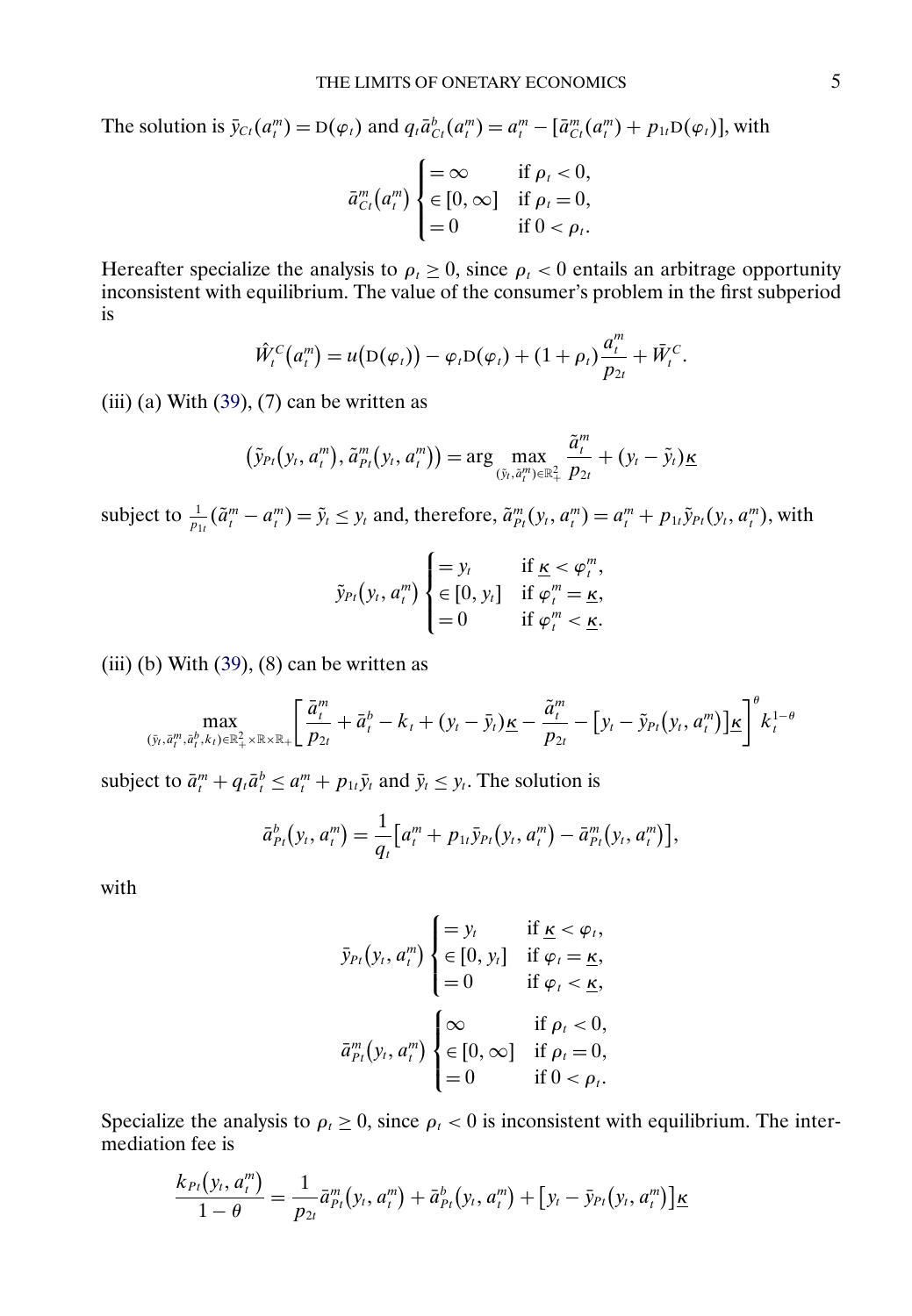<span id="page-5-0"></span>
$$
-\left[\frac{1}{p_{2t}}\tilde{a}_{Pt}^{m}(y_{t}, a_{t}^{m}) + [y_{t} - \tilde{y}_{Pt}(y_{t}, a_{t}^{m})]\underline{\kappa}\right]
$$
\n
$$
=\frac{1}{p_{2t}}\bar{a}_{Pt}^{m}(y_{t}, a_{t}^{m}) + \bar{a}_{Pt}^{b}(y_{t}, a_{t}^{m}) - \bar{y}_{Pt}(y_{t}, a_{t}^{m})\underline{\kappa} + \tilde{y}_{Pt}(y_{t}, a_{t}^{m})\underline{\kappa}
$$
\n
$$
-\frac{1}{p_{2t}}\tilde{a}_{Pt}^{m}(y_{t}, a_{t}^{m})
$$
\n
$$
=\frac{1}{q_{t}}a_{t}^{m} + (\varphi_{t} - \underline{\kappa})\bar{y}_{Pt}(y_{t}, a_{t}^{m}) + \tilde{y}_{Pt}(y_{t}, a_{t}^{m})\underline{\kappa} - \frac{1}{p_{2t}}\tilde{a}_{Pt}^{m}(y_{t}, a_{t}^{m})
$$
\n
$$
-\rho_{t}\frac{1}{p_{2t}}\bar{a}_{Pt}^{m}(y_{t}, a_{t}^{m})
$$
\n
$$
=\frac{1}{q_{t}}a_{t}^{m} + (\varphi_{t} - \underline{\kappa})\mathbb{I}_{\{\underline{\kappa} < \varphi_{t}\}}y_{t} + \tilde{y}_{Pt}(y_{t}, a_{t}^{m})\underline{\kappa} - \frac{1}{p_{2t}}\tilde{a}_{Pt}^{m}(y_{t}, a_{t}^{m})
$$
\n
$$
=\rho_{t}\frac{1}{p_{2t}}a_{t}^{m} + [(\varphi_{t} - \underline{\kappa})\mathbb{I}_{\{\underline{\kappa} < \varphi_{t}\}} - (\varphi_{t}^{m} - \underline{\kappa})\mathbb{I}_{\{\underline{\kappa} < \varphi_{t}\}}]y_{t}.
$$

The gain from trade to the producer in this case is  $\overline{\Gamma}_{Pt}(y_t, a_t^m) \equiv \frac{\theta}{1-\theta} k_{Pt}(y_t, a_t^m)$ . (iv) With [\(39\)](#page-0-0), and substituting the bargaining outcomes from part (iii) above, the value function (11) can be written as

$$
V_t^P(a_i^m) = \max_{y_t \in \mathbb{R}_+} \left\{ -\kappa y_t + \frac{1}{p_{2t}} a_i^m + \left[ \underline{\kappa} + (\varphi_i^m - \underline{\kappa}) \mathbb{I}_{\{\underline{\kappa} < \varphi_i^m\}} \right] y_t + \bar{W}_t^P \right. \\ \left. + \alpha \theta \left\{ \rho_t \frac{1}{p_{2t}} a_i^m + \left[ (\varphi_t - \underline{\kappa}) \mathbb{I}_{\{\underline{\kappa} < \varphi_t\}} - (\varphi_i^m - \underline{\kappa}) \mathbb{I}_{\{\underline{\kappa} < \varphi_i^m\}} \right] y_t \right\} \right\},
$$

or equivalently,

$$
V_t^P(a_t^m) = \max_{y_t \in \mathbb{R}_+} [R^m(\varphi_t^m, \varphi_t) - \kappa] y_t + (1 + \alpha \theta \rho_t) \frac{1}{p_{2t}} a_t^m + \bar{W}_t^P, \tag{47}
$$

with  $R^m(\varphi_t^m, \varphi_t)$  as defined in [\(46\)](#page-3-0). Hence, an individual producer produces

$$
y_{Pt}(a_t^m) = \arg \max_{y_t \in \mathbb{R}_+} \bigl[ R^m(\varphi_t^m, \varphi_t) - \kappa \bigr] y_t
$$

units of good 1 at the beginning of the first subperiod. *Q.E.D.*

The following result characterizes the beginning-of-period payoffs.

LEMMA 3: For an agent of type  $i \in \{B, C, P\}$ , the beginning-of-period value function,  $V_t^i(a_t^m)$ , can be written as follows: (i) For a producer,

$$
V_t^P(a_i^m)=\max_{y_t\in\mathbb{R}_+}\bigl[R^m(\varphi_i^m,\varphi_i)-\kappa\bigr]y_t+(1+\alpha\theta\rho_t)\frac{1}{p_{2t}}a_i^m+\bar{W}_t^P.
$$

(ii) *For a banker*,

$$
V_t^B(a_t^m)=(1+\rho_t)\frac{1}{p_{2t}}a_t^m+\bar{W}_t^B+\alpha\int k_{Pt}(\tilde{a}_t^m) dH_t(\tilde{a}_t^m).
$$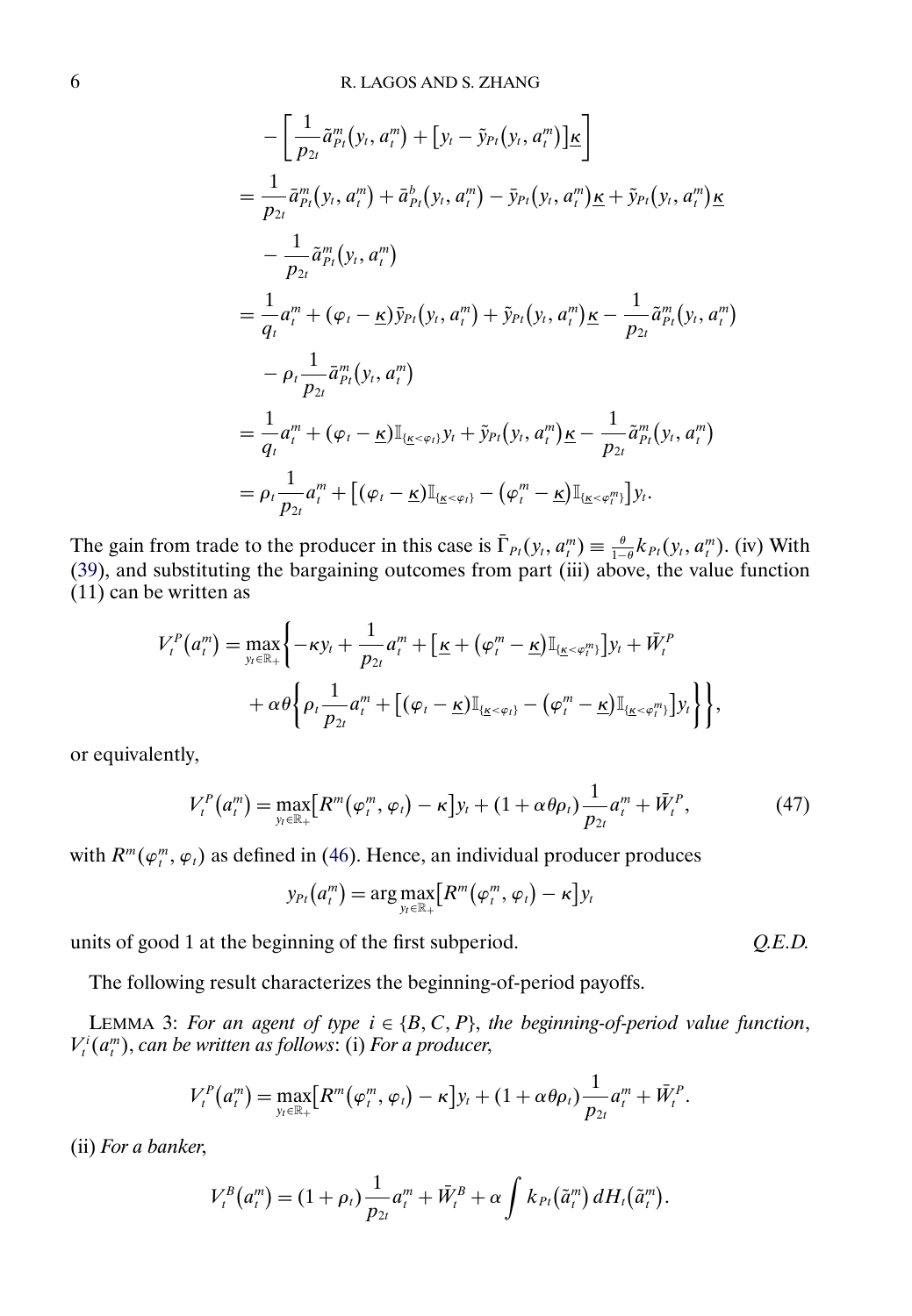<span id="page-6-0"></span>(iii) *For a consumer*,

$$
V_t^C(a_t^m) = u(D(\varphi_t)) - \varphi_t D(\varphi_t) + (1 + \rho_t) \frac{1}{p_{2t}} a_t^m + \bar{W}_t^C.
$$

PROOF OF LEMMA [3:](#page-5-0) (i) The value function  $V_t^P(a_t^m)$  is given in [\(47\)](#page-5-0). (ii) With [\(39\)](#page-0-0), and part (i) of Lemma [2,](#page-3-0) (9) can be written as

$$
V_t^B(a_t^m) = \frac{1}{p_{2t}} \bar{a}_{Bt}^m(a_t^m) + \bar{a}_{Bt}^b(a_t^m) + \bar{W}_t^B + \alpha \int k_{Pt}(\tilde{a}_t^m) dH_t(\tilde{a}_t^m)
$$
  
=  $(1 + \rho_t) \frac{1}{p_{2t}} a_t^m + \bar{W}_t^B + \alpha \int k_{Pt}(\tilde{a}_t^m) dH_t(\tilde{a}_t^m).$ 

(iii) The value function (10) can be written as  $V_t^C(a_t^m) = \tilde{W}_t^C(a_t^m)$ , where  $\tilde{W}_t^C(a_t^m)$  is de-fined in part (ii) of Lemma [2.](#page-3-0) *Q.E.D.* 

The following result characterizes the end-of-period portfolio choice for each type of agent.

LEMMA 4: *Consider the money-demand problem at the end-of-period* t (*i*.*e*., *the maxi*mization on the right-hand side of  $(40)$ ), and let  $a^{m}_{i t+1}$  denote the individual money demand of an agent of type  $i \in \{B, C, P\}$ . Then  $\{a_{it+1}^m\}_{i \in \{B, C, P\}}$  must satisfy the following Euler equations:

$$
-\frac{1}{p_{2t}} + \beta \bar{v}_{t+1}^i \frac{1}{p_{2t+1}} \le 0, \quad \text{with } \text{``} = \text{"if } 0 < a_{it+1}^m \text{ for } i \in \{B, C, P\},\tag{48}
$$

 $where \ \bar{v}_{t+1}^i \equiv 1 + \rho_{t+1} \text{ for } i \in \{B, C\}, and \ \bar{v}_{t+1}^P \equiv 1 + \alpha \theta \rho_{t+1}.$ 

PROOF OF LEMMA 4: Take the first-order conditions for the maximization in [\(40\)](#page-0-0) using the expressions for the value functions reported in Lemma [3.](#page-5-0) *Q.E.D.*

The following result summarizes the equilibrium conditions that define a monetary equilibrium.

LEMMA 5: *A monetary equilibrium is a sequence*

$$
\left\{Z_{1t}, Z_{2t}, \rho_t, Y_{Pt}, \tilde{Y}_{Pt}, \bar{Y}_{Pt}, \bar{Y}_{Ct}, \tilde{\omega}_{Pt}, [\bar{\omega}_{it}, \omega_{it+1}]_{i \in \{B, C, P\}}\right\}_{t=0}^{\infty}
$$

*that satisfies the market-clearing conditions*

$$
0 = \sum_{i \in \{B, C, P\}} \omega_{it+1} - 1,\tag{49}
$$

$$
0 = \bar{Y}_{Ct} - (\bar{Y}_{Pt} + \tilde{Y}_{Pt}),
$$
\n(50)

$$
0 = (\omega_{Bt} - \bar{\omega}_{Bt})Z_{1t}
$$
  
+  $(\omega_{Ct} - \bar{\omega}_{Ct})Z_{1t} - \bar{Y}_{Ct}$   
+  $(\alpha \omega_{Pt} - \bar{\omega}_{Pt})Z_{1t} + \bar{Y}_{Pt}$  (51)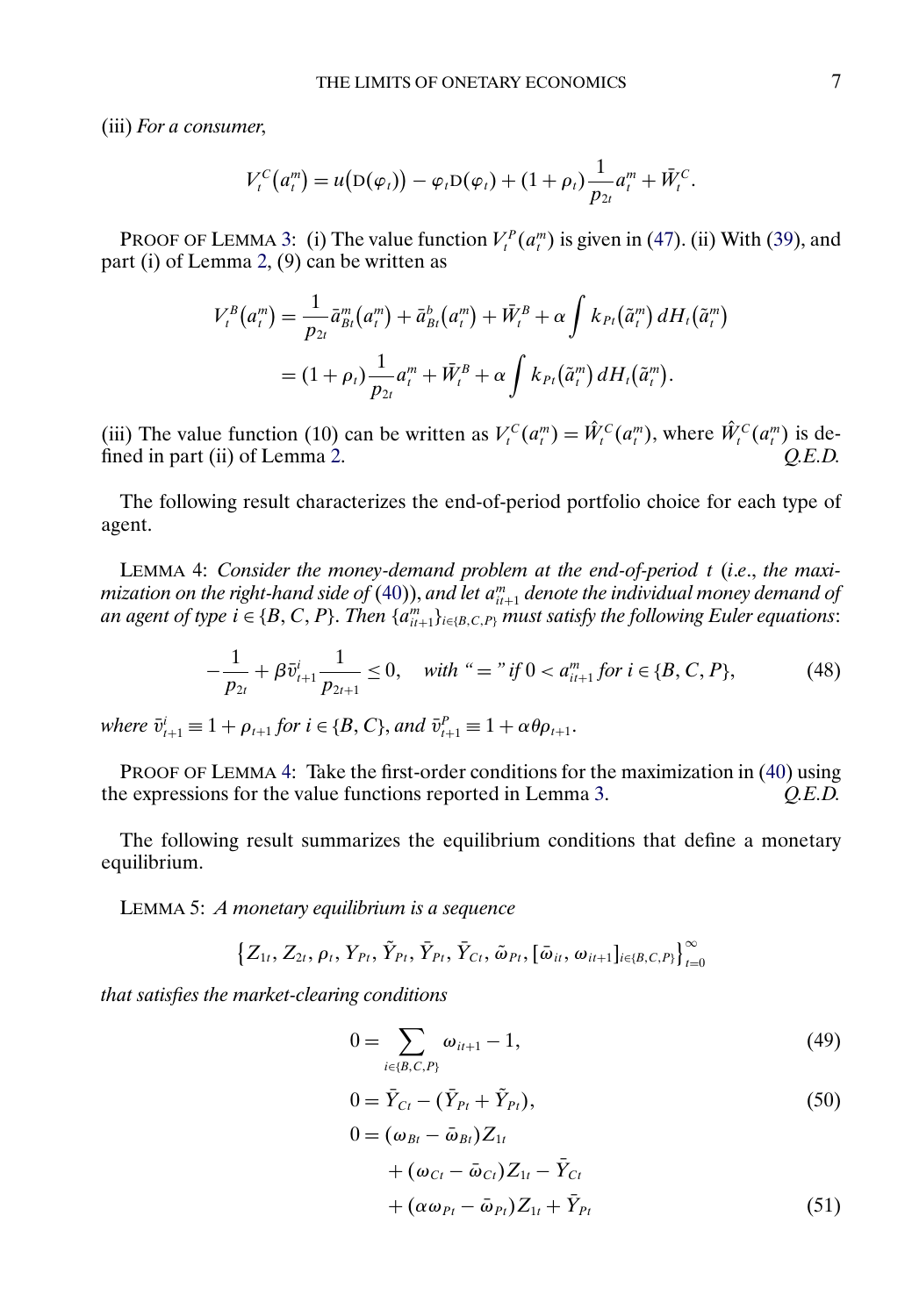<span id="page-7-0"></span>*and the optimality conditions*

$$
0 = (-\mu Z_{2t} + \beta \bar{v}_{t+1}^i Z_{2t+1}) \omega_{it+1} \ge -\mu Z_{2t} + \beta \bar{v}_{t+1}^i Z_{2t+1} \quad \text{for } i \in \{B, C, P\}, \tag{52}
$$

$$
Y_{Pt} = \begin{cases} \infty & \text{if } \kappa - R^m(\varphi_i^m, \varphi_i) < 0, \\ [0, \infty] & \text{if } \kappa - R^m(\varphi_i^m, \varphi_i) = 0, \\ 0 & \text{if } 0 < \kappa - R^m(\varphi_i^m, \varphi_i), \end{cases} \tag{53}
$$

$$
\tilde{Y}_{Pt} = \begin{cases}\n(1-\alpha)Y_{Pt} & \text{if } 0 < \varphi_t^m - \underline{\kappa}, \\
[0, (1-\alpha)Y_{Pt}] & \text{if } \varphi_t^m - \underline{\kappa} = 0, \\
0 & \text{if } \varphi_t^m - \underline{\kappa} < 0,\n\end{cases}
$$
\n(54)

$$
\bar{Y}_{Pt} = \begin{cases}\n\alpha Y_{Pt} & \text{if } 0 < \varphi_t - \underline{\kappa}, \\
\left[0, \alpha Y_{Pt}\right] & \text{if } \varphi_t - \underline{\kappa} = 0, \\
0 & \text{if } \varphi_t - \underline{\kappa} < 0,\n\end{cases} \tag{55}
$$

$$
\bar{Y}_{C_t} = D(\varphi_t),\tag{56}
$$

$$
\tilde{\omega}_{Pt} = (1 - \alpha)\omega_{Pt} + \frac{\tilde{Y}_{Pt}}{Z_{1t}},\tag{57}
$$

$$
\bar{\omega}_{it} = \begin{cases}\n\infty & \text{if } \rho_t < 0, \\
[0, \infty] & \text{if } \rho_t = 0, \quad \text{for } i \in \{B, C, P\}, \\
0 & \text{if } 0 < \rho_t\n\end{cases}
$$
\n(58)

*where*

$$
\varphi_t^m \equiv \frac{Z_{2t}}{Z_{1t}},\tag{59}
$$

$$
\varphi_t \equiv (1 + \rho_t)\varphi_t^m,
$$
  
\n
$$
\bar{v}_{t+1}^P \equiv 1 + \alpha \theta \rho_{t+1},
$$
\n(60)

$$
\bar{v}_{t+1}^i \equiv 1 + \rho_{t+1} \quad \text{for } i \in \{B, C\},
$$
\n
$$
R^m(\varphi_t^m, \varphi_t) \equiv \underline{\kappa} + \alpha \theta(\varphi_t - \underline{\kappa}) \mathbb{I}_{\{\underline{\kappa} < \varphi_t\}} + (1 - \alpha \theta)(\varphi_t^m - \underline{\kappa}) \mathbb{I}_{\{\underline{\kappa} < \varphi_t^m\}}.
$$

PROOF OF LEMMA [5:](#page-6-0) By using Definition 1, Lemma [2,](#page-3-0) and Lemma [4,](#page-6-0) we know a monetary equilibrium is a sequence

$$
\left\{p_{1t}, p_{2t}, q_t, Y_{Pt}, \tilde{Y}_{Pt}, \bar{Y}_{Pt}, \bar{Y}_{Ct}, \tilde{A}_{Pt}^m, \left[\bar{A}_{it}^m, \bar{A}_{it}^b, A_{it+1}^m\right]_{i \in \{B, C, P\}}\right\}_{t=0}^{\infty}
$$

that satisfies the market-clearing conditions

$$
0 = \sum_{i \in \{B, C, P\}} A_{i t + 1}^m - M_{t + 1},\tag{61}
$$

$$
0 = \bar{Y}_{Ct} - (\bar{Y}_{Pt} + \tilde{Y}_{Pt}),
$$
\n(62)

$$
0 = \sum_{i \in \{B, C, P\}} \bar{A}_{it}^b \tag{63}
$$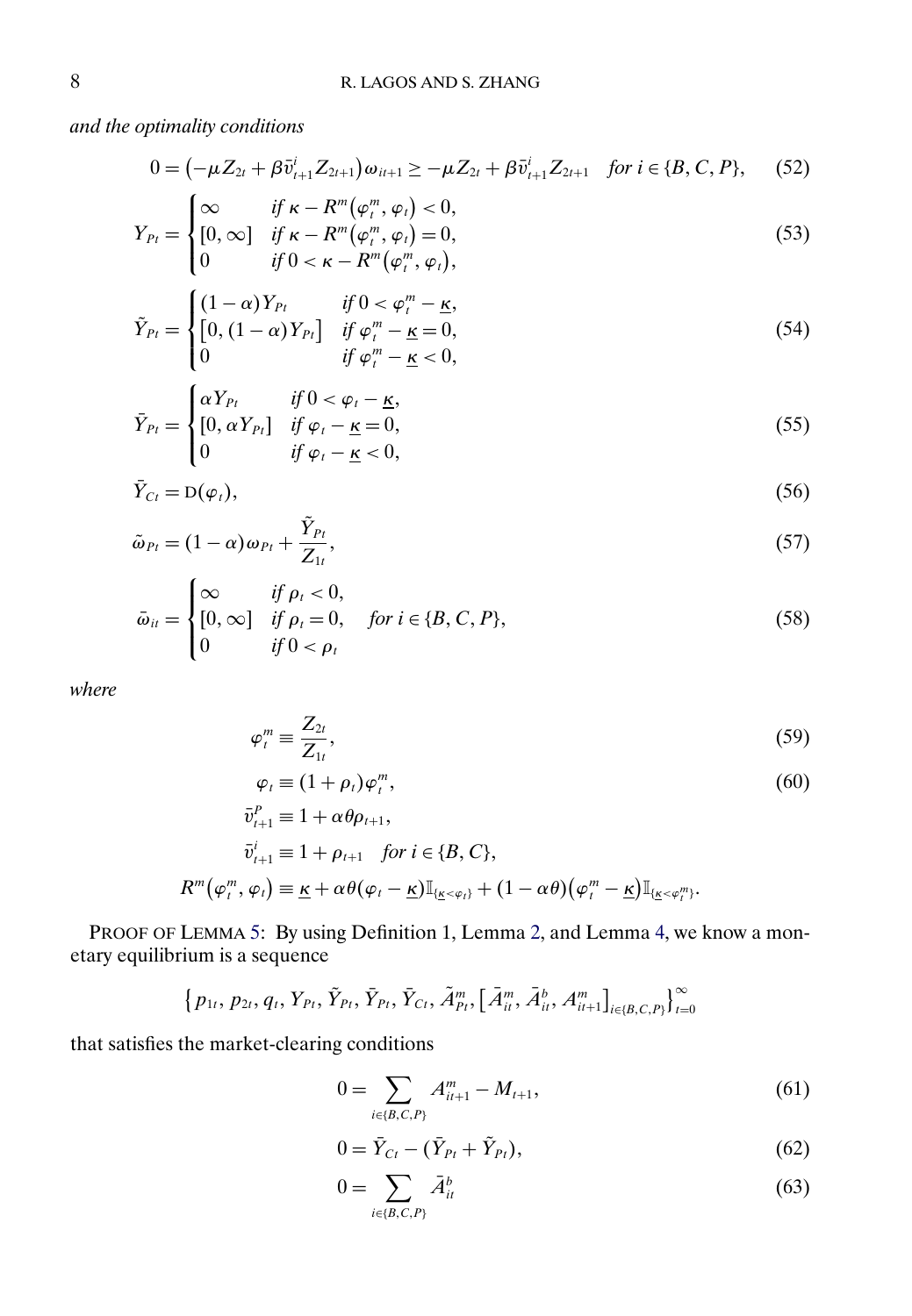<span id="page-8-0"></span>and the optimality conditions

$$
0 = \left(-\frac{1}{p_{2t}} + \beta \bar{v}_{t+1}^i \frac{1}{p_{2t+1}}\right) A_{it+1}^m \ge -\frac{1}{p_{2t}} + \beta \bar{v}_{t+1}^i \frac{1}{p_{2t+1}} \quad \text{for } i \in \{B, C, P\},\tag{64}
$$

$$
Y_{Pt} = \begin{cases} \infty & \text{if } \kappa - R^m(\varphi_t^m, \varphi_t) < 0, \\ [0, \infty] & \text{if } \kappa - R^m(\varphi_t^m, \varphi_t) = 0, \\ 0 & \text{if } 0 < \kappa - R^m(\varphi_t^m, \varphi_t), \end{cases} \tag{65}
$$

$$
\tilde{Y}_{Pt} = \begin{cases}\n(1-\alpha)Y_{Pt} & \text{if } 0 < \varphi_t^m - \underline{\kappa}, \\
[0, (1-\alpha)Y_{Pt}] & \text{if } \varphi_t^m - \underline{\kappa} = 0, \\
0 & \text{if } \varphi_t^m - \underline{\kappa} < 0,\n\end{cases}
$$
\n(66)

$$
\bar{Y}_{Pt} = \begin{cases}\n\alpha Y_{Pt} & \text{if } 0 < \varphi_t - \underline{\kappa}, \\
[0, \alpha Y_{Pt}] & \text{if } \varphi_t - \underline{\kappa} = 0, \\
0 & \text{if } \varphi_t - \underline{\kappa} < 0,\n\end{cases}
$$
\n(67)

$$
\bar{Y}_{C_t} = D(\varphi_t),\tag{68}
$$

$$
\tilde{A}_{P_t}^m = (1 - \alpha) A_{P_t}^m + p_{1t} \tilde{Y}_{P_t},
$$
\n(69)

$$
\bar{A}_{it}^{m} = \begin{cases}\n\infty & \text{if } \rho_t < 0, \\
[0, \infty] & \text{if } \rho_t = 0, \\
0 & \text{if } 0 < \rho_t,\n\end{cases} \quad \text{for } i \in \{B, C, P\},\n\tag{70}
$$

$$
\bar{A}_{Pt}^b = \frac{1}{q_t} \left( \alpha A_{Pt}^m + p_{1t} \bar{Y}_{Pt} - \bar{A}_{Pt}^m \right),\tag{71}
$$

$$
\bar{A}_{Bt}^{b} = \frac{1}{q_t} \left( A_{Bt}^{m} - \bar{A}_{Bt}^{m} \right),\tag{72}
$$

$$
\bar{A}_{C_t}^b = \frac{1}{q_t} \big[ A_{C_t}^m - (\bar{A}_{C_t}^m + p_{1t} \bar{Y}_{C_t}) \big],\tag{73}
$$

with

$$
\bar{v}_{t+1}^P \equiv 1 + \alpha \theta \rho_{t+1},
$$
\n
$$
\bar{v}_{t+1}^i \equiv 1 + \rho_{t+1} \quad \text{for } i \in \{B, C\},
$$
\n
$$
R^m(\varphi_t^m, \varphi_t) \equiv \underline{\kappa} + \alpha \theta(\varphi_t - \underline{\kappa}) \mathbb{I}_{\{\underline{\kappa} < \varphi_t\}} + (1 - \alpha \theta)(\varphi_t^m - \underline{\kappa}) \mathbb{I}_{\{\underline{\kappa} < \varphi_t^m\}},
$$
\n
$$
\rho_t \equiv \frac{p_{2t}}{q_t} - 1,
$$
\n
$$
\varphi_t^m \equiv \frac{p_{1t}}{p_{2t}},
$$
\n
$$
\varphi_t \equiv (1 + \rho_t) \varphi_t^m.
$$

With  $\omega_{it} \equiv A_{it}^m / M_t$ , [\(61\)](#page-7-0) can be written as [\(49\)](#page-6-0). By using (70)–(73),  $\omega_{it} \equiv A_{it}^m / M_t$ ,  $\bar{\omega}_{it} \equiv$  $A_{it}^m/M_t$ , and  $Z_{1t} \equiv M_t/p_{1t}$ , [\(63\)](#page-7-0) can be written as [\(51\)](#page-6-0). With  $Z_{2t} \equiv M_t/p_{2t}$  and  $M_{t+1}/M_t =$  $\mu$ , (64) can be written as [\(52\)](#page-7-0). Condition [\(50\)](#page-6-0) is the same as [\(62\)](#page-7-0), and conditions [\(53\)](#page-7-0)–[\(56\)](#page-7-0)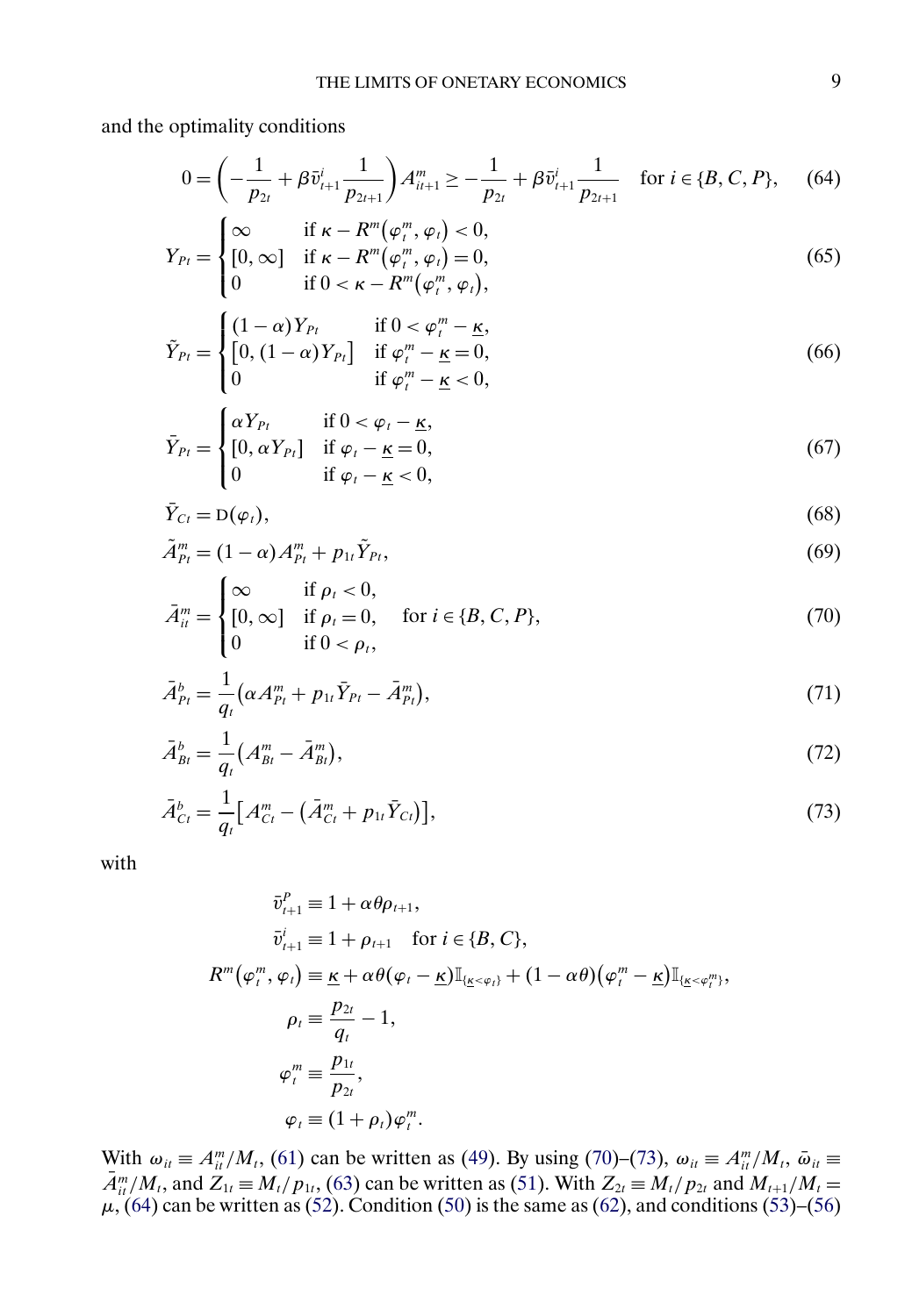<span id="page-9-0"></span>are the same as [\(65\)](#page-8-0)–[\(68\)](#page-8-0). With  $\tilde{\omega}_{Pt} \equiv \tilde{A}_{Pt}^m / M_t$ ,  $\omega_{Pt} \equiv A_{Pt}^m / M_t$ , and  $Z_{1t} \equiv M_t / p_{1t}$ , [\(69\)](#page-8-0) can be written as [\(57\)](#page-7-0). With  $\bar{\omega}_{it} \equiv A_{it}^{m}/M_t$ , [\(70\)](#page-8-0) can be written as [\(58\)](#page-7-0).  $Q.E.D.$ 

COROLLARY 3: *Given the real equilibrium variables described in Lemma* [5,](#page-6-0) *the nominal equilibrium variables are obtained as follows*:

$$
p_{jt} = \frac{M_t}{Z_{jt}} \quad \text{for } j \in \{1, 2\},
$$
\n
$$
q_t = \frac{p_{2t}}{1 + \rho_t},
$$
\n
$$
\tilde{A}_{Pt}^m = \tilde{\omega}_{Pt} M_t,
$$
\n
$$
\bar{A}_{it}^m = \bar{\omega}_{it} M_t \quad \text{for } i \in \{B, C, P\},
$$
\n
$$
A_{it+1}^m = \omega_{it+1} M_{t+1} \quad \text{for } i \in \{B, C, P\},
$$
\n
$$
\bar{A}_{Pt}^b = \frac{1}{q_t} (\alpha A_{Pt}^m + p_{1t} \bar{Y}_{Pt} - \bar{A}_{Pt}^m),
$$
\n
$$
\bar{A}_{Bt}^b = \frac{1}{q_t} (A_{Bt}^m - \bar{A}_{Bt}^m),
$$
\n
$$
\bar{A}_{Ct}^b = \frac{1}{q_t} [A_{Ct}^m - (\bar{A}_{Ct}^m + p_{1t} \bar{Y}_{Ct})].
$$

## C.1. *Stationary Monetary Equilibrium*

PROOF OF PROPOSITION 3: From Lemma [5,](#page-6-0) a stationary monetary equilibrium is a vector

$$
(Z_1,Z_2,\rho,Y_P,\tilde{Y}_P,Y_P,Y_C,\tilde{\omega}_P,[\omega_i,\bar{\omega}_i]_{i\in\{B,C,P\}})
$$

with  $Z_j > 0$  for  $j \in \{1, 2\}$  that satisfies the market-clearing conditions

$$
0 = \sum_{i \in \{B, C, P\}} \omega_i - 1,\tag{74}
$$

$$
0 = \bar{Y}_C - (\bar{Y}_P + \tilde{Y}_P),\tag{75}
$$

$$
0 = (\omega_B - \bar{\omega}_B)Z_1
$$
  
+  $(\omega_C - \bar{\omega}_C)Z_1 - \bar{Y}_C$   
+  $(\alpha \omega_P - \bar{\omega}_P)Z_1 + \bar{Y}_P$  (76)

and the optimality conditions

$$
0 = (-\mu + \beta \bar{v}^i)\omega_i \quad \text{for } i \in \{B, C, P\}, \text{with } 0 \leq f i \omega_i,
$$
 (77)

$$
Y_P = \begin{cases} \infty & \text{if } \kappa - R^m(\varphi^m, \varphi) < 0, \\ [0, \infty] & \text{if } \kappa - R^m(\varphi^m, \varphi) = 0, \\ 0 & \text{if } 0 < \kappa - R^m(\varphi^m, \varphi), \end{cases} \tag{78}
$$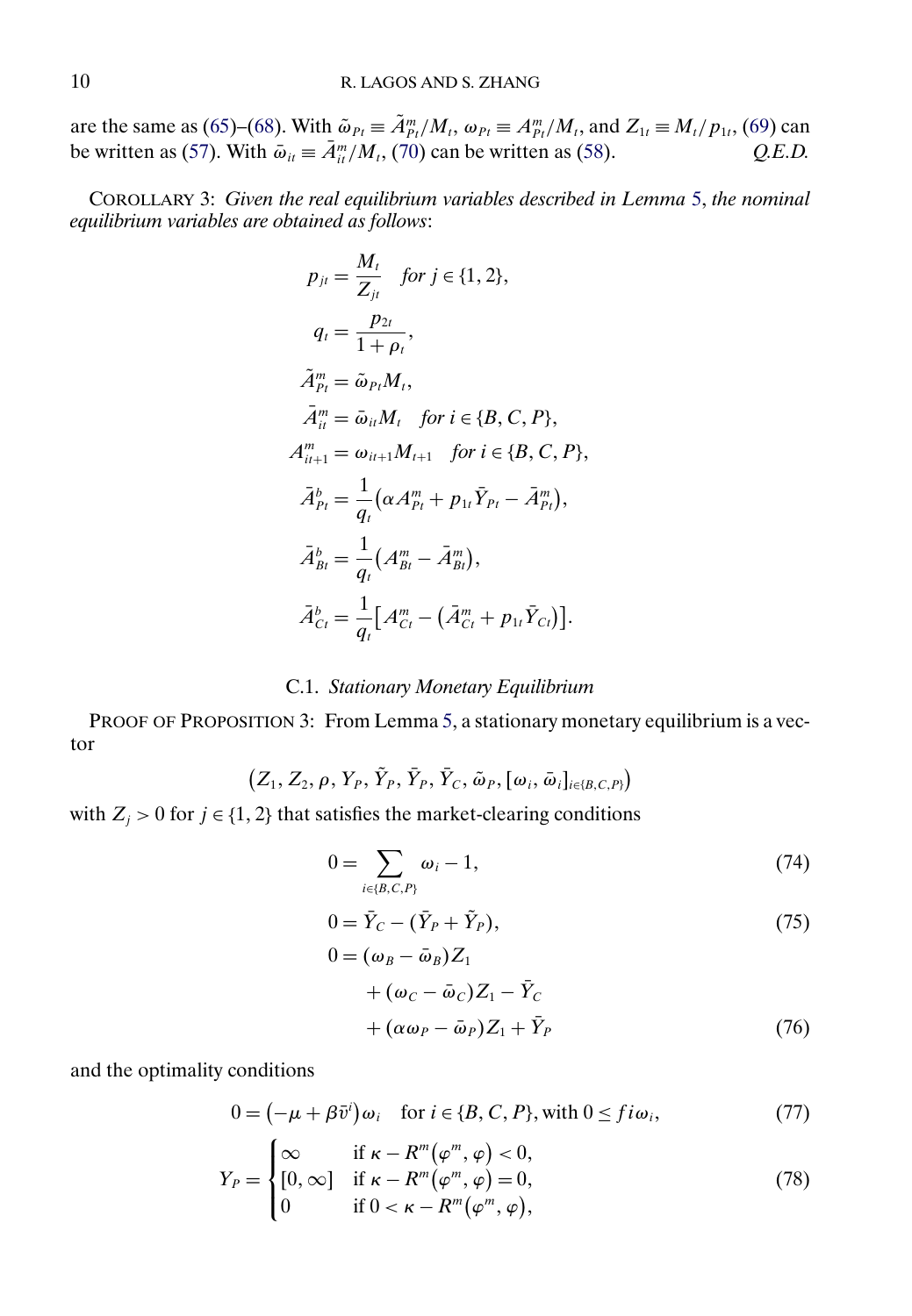<span id="page-10-0"></span>
$$
\tilde{Y}_P = \begin{cases}\n(1-\alpha)Y_P & \text{if } 0 < \varphi^m - \underline{\kappa}, \\
[0, (1-\alpha)Y_P] & \text{if } \varphi^m - \underline{\kappa} = 0, \\
0 & \text{if } \varphi^m - \underline{\kappa} < 0,\n\end{cases}
$$
\n(79)

$$
\bar{Y}_P = \begin{cases}\n\alpha Y_P & \text{if } 0 < \varphi - \underline{\kappa}, \\
[0, \alpha Y_P] & \text{if } \varphi - \underline{\kappa} = 0, \\
0 & \text{if } \varphi - \underline{\kappa} < 0,\n\end{cases}
$$
\n(80)

$$
\bar{Y}_C = D(\varphi),\tag{81}
$$

$$
\tilde{\omega}_P = (1 - \alpha)\omega_P + \frac{\tilde{Y}_P}{Z_1},\tag{82}
$$

$$
\bar{\omega}_i = \begin{cases}\n\infty & \text{if } \rho < 0, \\
[0, \infty] & \text{if } \rho = 0, \\
0 & \text{if } 0 < \rho,\n\end{cases} \quad \text{for } i \in \{B, C, P\},\n\tag{83}
$$

where

$$
\varphi^m \equiv \frac{Z_2}{Z_1},\tag{84}
$$

$$
\varphi \equiv (1+\rho)\varphi^m,\tag{85}
$$

$$
\bar{v}^P \equiv 1 + \alpha \theta \rho,\tag{86}
$$

$$
\bar{v}^i \equiv 1 + \rho \quad \text{for } i \in \{B, C\},\tag{87}
$$

$$
R^{m}(\varphi^{m},\varphi) \equiv \underline{\kappa} + \alpha \theta(\varphi - \underline{\kappa}) \mathbb{I}_{\{\underline{\kappa} < \varphi\}} + (1 - \alpha \theta)(\varphi^{m} - \underline{\kappa}) \mathbb{I}_{\{\underline{\kappa} < \varphi^{m}\}}.\tag{88}
$$

First, we know that  $\varphi^m \leq \varphi$ , since  $0 \leq \rho$  must hold in any equilibrium. Second, in any equilibrium in which good 1 is produced, we must have: (a)  $\kappa = R^m(\varphi^m, \varphi)$  (this follows from [\(78\)](#page-9-0)), or equivalently,

$$
\kappa = \underline{\kappa} + \alpha \theta (\varphi - \underline{\kappa}) \mathbb{I}_{\{\underline{\kappa} < \varphi\}} + (1 - \alpha \theta) (\varphi^m - \underline{\kappa}) \mathbb{I}_{\{\underline{\kappa} < \varphi^m\}}.\tag{89}
$$

(b)  $\kappa < \varphi$ , that is, banked producers never store output. To see why, notice that if  $\varphi \leq \kappa$ , then we know that  $\varphi^m \leq \varphi \leq \kappa$  and, therefore,  $R^m(\varphi^m, \varphi) = \kappa < \kappa$ , which implies good 1 is never produced. (*c*) If  $\varphi^m = \varphi$ , then (89) implies  $\varphi^m = \varphi = \kappa > \kappa$ . Third,  $\bar{v}^P \leq \bar{v}^B = \bar{v}^C$ (with " $\langle$ " unless  $\alpha\theta = 1$  or  $\rho = 0$ ), so the Euler equations [\(77\)](#page-9-0) imply that if either  $\alpha\theta = 1$ or  $\rho = 0$ , then any triple  $\omega_B$ ,  $\omega_C$ ,  $\omega_P \in [0, 1]$  with  $\omega_B + \omega_C + \omega_P = 1$  is consistent with equilibrium; otherwise,  $\omega_P = 0$  and any pair  $\omega_B$ ,  $\omega_C \in [0, 1]$  with  $\omega_B + \omega_C = 1$  is consistent with a monetary equilibrium. In the remainder of the proof, we assume  $\alpha\theta < 1$ , but will consider the limiting case  $\alpha\theta \rightarrow 1$  in Corollary 2. From the previous observations, we know  $\underline{\kappa} < \varphi$ ,  $0 \le \rho$ , and  $\varphi - \varphi^m$  has the same sign as  $\rho$ . Hence, there are only three possible equilibrium configurations in which good 1 is produced: (1)  $0 < \rho$  and  $\varphi^m < \kappa$ , (2)  $0 < \rho$ and  $\underline{\kappa} \leq \varphi^m$ , and (3)  $\rho = 0$  and  $\underline{\kappa} < \varphi^m = \varphi = \kappa$ . Next, we consider each configuration in turn.

CONFIGURATION 1:  $0 < \rho$  and  $\varphi^m < \kappa$ . Under this conjecture, the equilibrium condi-tions [\(74\)](#page-9-0)–(83) imply  $Z_1 = 0$ , so this configuration is inconsistent with monetary equilibrium.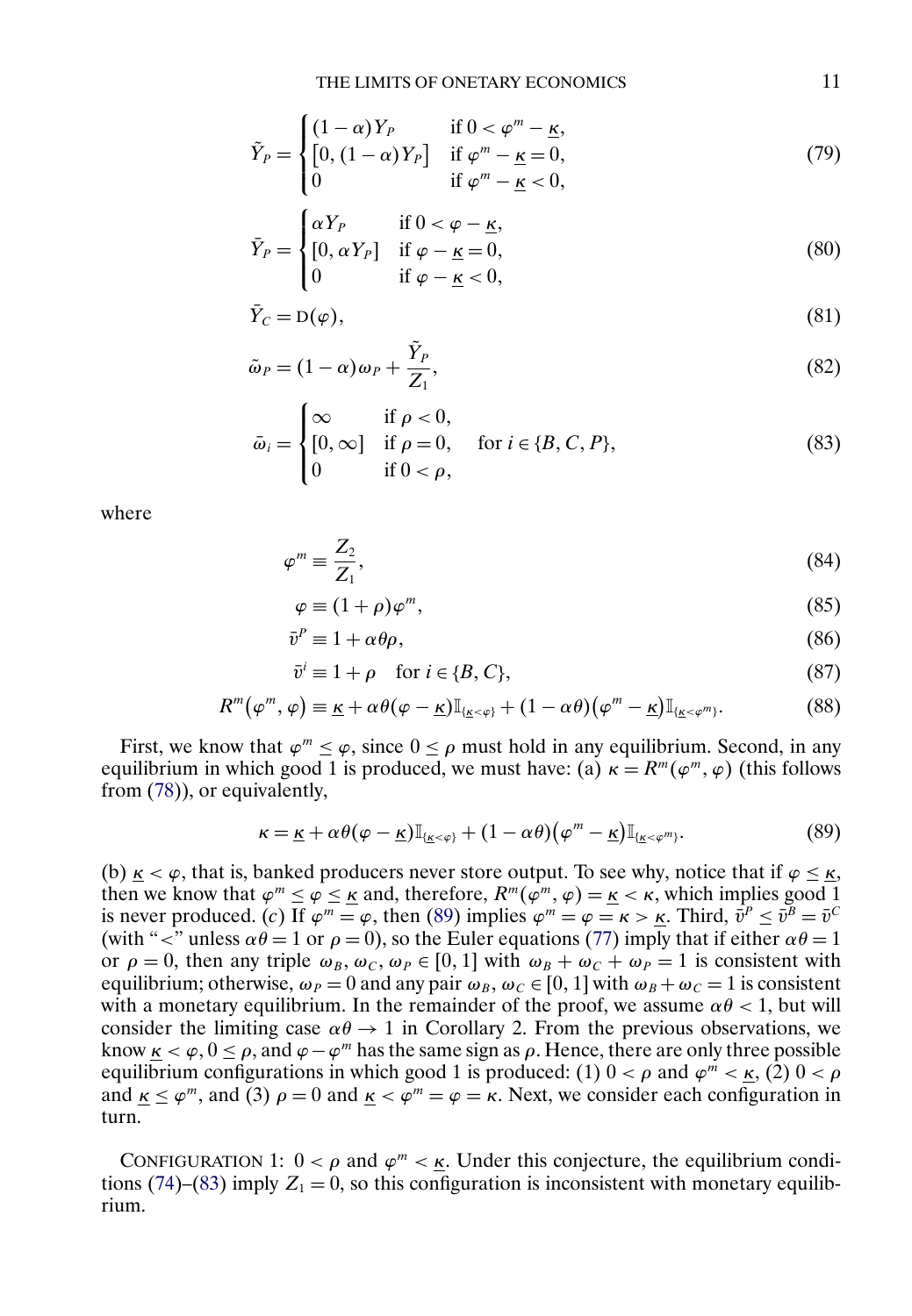CONFIGURATION 2:  $0 < \rho$  and  $\underline{\kappa} \leq \varphi^m$ . Under this conjecture, the equilibrium conditions  $(74)$ – $(83)$  together with the definitions  $(84)$ – $(88)$  imply the equilibrium is

$$
\rho = \iota,
$$
  
\n
$$
\varphi^{m} = \frac{\kappa}{1 + \alpha \theta \iota},
$$
  
\n
$$
\varphi = \frac{1 + \iota}{1 + \alpha \theta \iota} \kappa,
$$
  
\n
$$
Z_{1} = (1 - \alpha) D(\varphi),
$$
  
\n
$$
Z_{2} = \varphi^{m} Z_{1},
$$
  
\n
$$
Y_{P} = \overline{Y}_{C} = D(\varphi),
$$
  
\n
$$
\widetilde{Y}_{P} = (1 - \alpha) D(\varphi),
$$
  
\n
$$
\widetilde{Y}_{P} = \alpha D(\varphi),
$$
  
\n
$$
\widetilde{\omega}_{P} = 1,
$$
  
\n
$$
\widetilde{\omega}_{i} = 0 \text{ for } i \in \{B, C, P\},
$$
  
\n
$$
\omega_{P} = 0,
$$
  
\n
$$
\omega_{B}, \omega_{C} \in [0, 1] \text{ with } \omega_{B} + \omega_{C} = 1.
$$

For this to be an equilibrium, it only remains to check that  $\kappa \leq \varphi^m$  and that  $D(\varphi) \geq 0$ . The former is equivalent to  $\iota \leq \bar{\iota}$ , with  $\bar{\iota}$  as defined in (16). The fact that the latter holds for all  $\iota \in [0, \bar{\iota}]$  is implied by the assumption  $\varphi^n < \iota \iota'(0)$ .

CONFIGURATION 3:  $\rho = 0$  and  $\underline{\kappa} < \varphi^m = \varphi = \kappa$ . Under this conjecture, the equilibrium conditions  $(74)$ – $(83)$  together with the definitions  $(84)$ – $(88)$  imply the equilibrium is

$$
\rho = \iota = 0,
$$
  
\n
$$
\varphi^{m} = \varphi = \kappa,
$$
  
\n
$$
Y_{P} = \bar{Y}_{C} = \frac{\tilde{Y}_{P}}{1 - \alpha} = \frac{\bar{Y}_{P}}{\alpha} = D(\kappa),
$$
  
\n
$$
Z_{1} = \frac{1}{\tilde{\omega}_{P} - (1 - \alpha)\omega_{P}} (1 - \alpha)D(\kappa),
$$
  
\n
$$
Z_{2} = \kappa Z_{1},
$$
  
\n
$$
\omega_{i} \in [0, \infty] \text{ for } i \in \{B, C, P\}, \text{ with } \omega_{B} + \omega_{C} + \omega_{P} = 1,
$$
  
\n
$$
\tilde{\omega}_{P}, \tilde{\omega}_{i} \in [0, \infty] \text{ for } i \in \{B, C, P\}, \text{ with } (1 - \alpha)\omega_{P} < \tilde{\omega}_{P} = 1 - \sum_{i \in \{B, C, P\}} \tilde{\omega}_{i}.
$$

Since  $\kappa < \varphi^n$ ,  $D(\kappa) \ge 0$  is implied by the assumption  $\varphi^n < u'(0)$ . This concludes the proof. *Q.E.D.*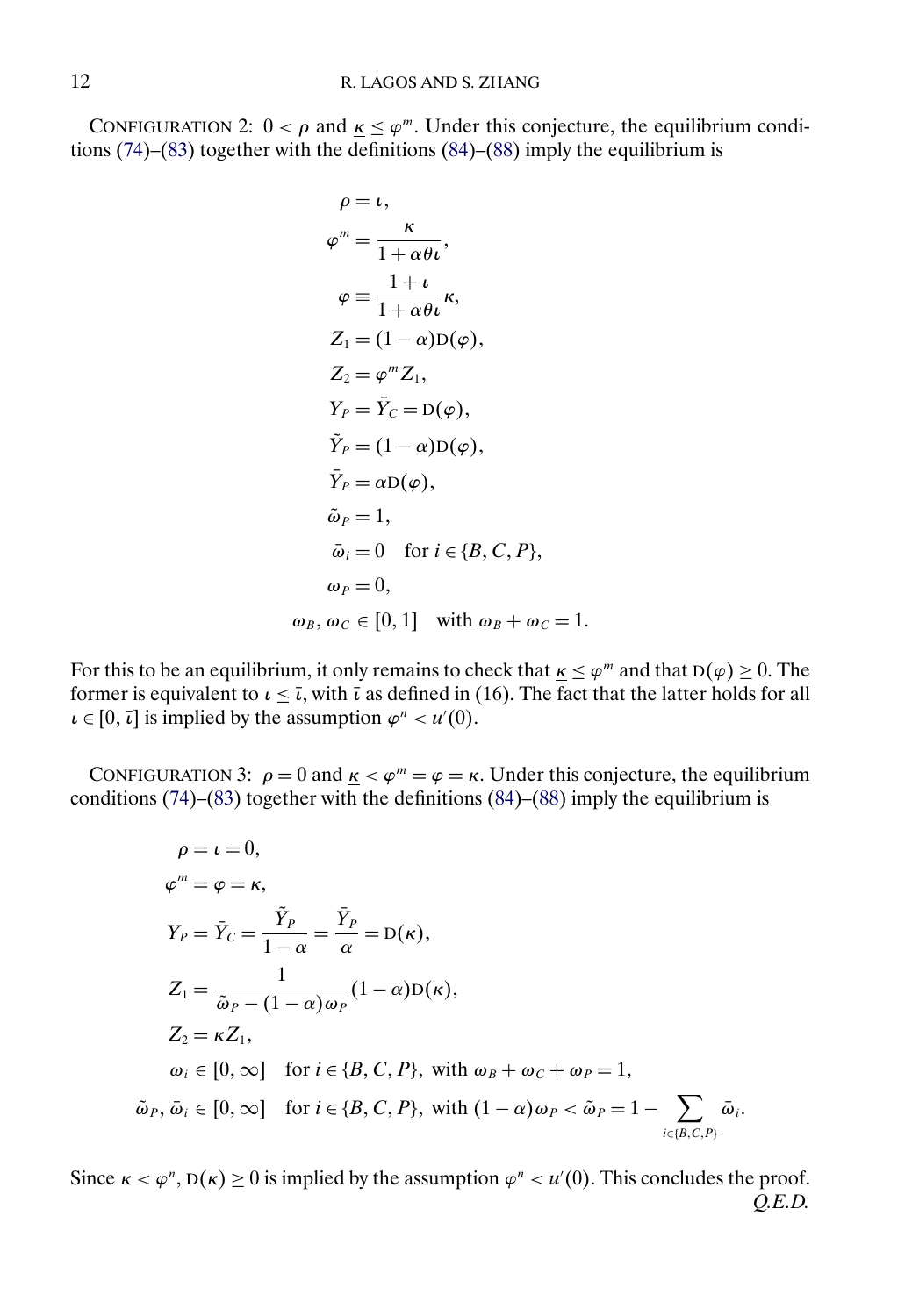#### C.2. *Dynamic Monetary Equilibrium*

<span id="page-12-0"></span>In this section, we characterize deterministic dynamic monetary equilibria for an economy with production of good 1. The following result offers a characterization of the set of deterministic dynamic monetary equilibria with production of good 1.

PROPOSITION 6: *Assume*  $\varphi^n < u'(0)$ . *Define*  $z_{it} \equiv \frac{1}{1-\alpha} Z_{it}$  *for*  $i \in \{1, 2\}$ , and for any  $z \in$  $[\underline{\kappa}D(\varphi^n), \kappa D(\kappa)]$ , *let*  $f(z)$  *denote the unique value*  $\varphi \in [\kappa, \varphi^n]$  *that satisfies* 

$$
z = \frac{\kappa - \alpha \theta \varphi}{1 - \alpha \theta} \mathbf{D}(\varphi).
$$

*A* dynamic monetary equilibrium is a bounded sequence  $\{z_{1t}, z_{2t}, \varphi_t^m, \rho_t, y_t^m\}_{t=0}^{\infty}$ , where  ${z_{2t}}_{t=0}^{\infty}$  *satisfies* 

$$
z_{2t} = \begin{cases} \frac{1}{1+t} z_{2t+1} & \text{if } \kappa D(\kappa) \leq z_{2t+1}, \\ \frac{1}{1+t} \frac{(1-\alpha\theta)f(z_{2t+1})}{\kappa - \alpha\theta f(z_{2t+1})} z_{2t+1} & \text{if } \underline{\kappa} D(\varphi^n) < z_{2t+1} < \kappa D(\kappa), \\ \frac{1+\bar{\iota}}{1+\bar{\iota}} z_{2t+1} & \text{if } z_{2t+1} \leq \underline{\kappa} D(\varphi^n). \end{cases}
$$
(90)

*Given the equilibrium path*  $\{z_{2t}\}_{t=0}^{\infty}$ ,

$$
\varphi_t^m = \begin{cases}\n\kappa & \text{if } \kappa D(\kappa) \leq z_{2t}, \\
\frac{\kappa - \alpha \theta f(z_{2t})}{1 - \alpha \theta} & \text{if } \underline{\kappa} D(\varphi^n) < z_{2t} < \kappa D(\kappa), \\
\frac{\kappa}{\Delta} & \text{if } z_{2t} \leq \underline{\kappa} D(\varphi^n), \\
\varphi_t = \begin{cases}\n0 & \text{if } \kappa D(\kappa) \leq z_{2t}, \\
\frac{f(z_{2t}) - \kappa}{\kappa - \alpha \theta f(z_{2t})} & \text{if } \underline{\kappa} D(\varphi^n) < z_{2t} < \kappa D(\kappa), \\
\frac{1}{\kappa} & \text{if } z_{2t} \leq \underline{\kappa} D(\varphi^n), \\
\frac{1}{\kappa} z_{2t} & \text{if } \kappa D(\kappa) \leq z_{2t}, \\
\frac{1}{\kappa} z_{2t} & \text{if } \underline{\kappa} D(\varphi^n) < z_{2t} < \kappa D(\kappa), \\
\frac{1}{\kappa} z_{2t} & \text{if } z_{2t} \leq \underline{\kappa} D(\varphi^n),\n\end{cases}
$$

*and*  $y_i^m = D[(1 + \rho_t)\varphi_i^m]$  *is the consumption of good* 1. *Nominal prices are*  $p_{1t} = \varphi_i^m p_{2t} = \frac{M_t}{\rho}$  *and*  $a = \frac{p_{2t}}{\rho}$  *and velocity is*  $\lambda^2 = \frac{y_i^m}{\rho}$  $\frac{M_t}{(1-\alpha)z_{1t}}$  and  $q_t = \frac{p_{2t}}{1+\rho_t}$ , and velocity is  $\mathcal{V}_t = \frac{y_t^m}{(1-\alpha)z_{1t}}$ .

Proposition 6 reduces the task of finding dynamic monetary equilibria to finding a bounded solution  $\{z_{2t}\}_{t=0}^{\infty}$  to the difference equation (90).

COROLLARY 4: *In any dynamic monetary equilibrium*,  $D(\varphi^n) \leq D[(1 + \rho_t)\varphi_t^m]$  *for all t*, *with* "=" *only if*  $z_{2t} \leq \underline{\kappa} \widetilde{D}(\varphi^n)$  *or*  $\alpha \theta = 1$ .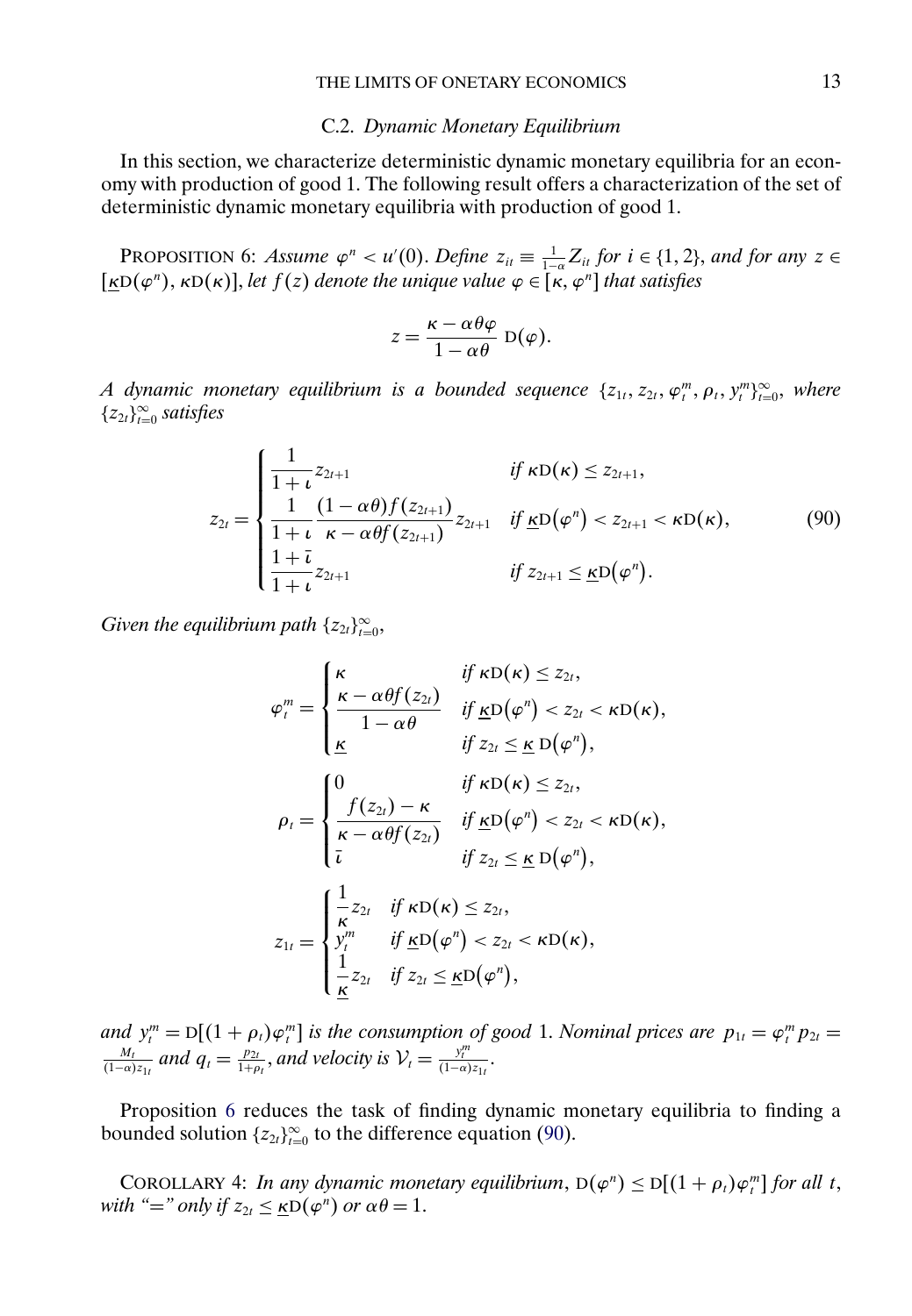<span id="page-13-0"></span>Corollary [4](#page-12-0) of Proposition [6](#page-12-0) establishes that in any dynamic monetary equilibrium, consumers face an effective relative price of good 1 (in terms of good 2), that is,  $(1 + \rho_t)\varphi_t^m$ , that is lower than the relative price they would face in the equilibrium of the same economy without money, that is,  $\varphi^n$ . Thus, consumption of good 1 (and therefore welfare) is higher in the economy with money than in the nonmonetary economy—*strictly higher* if the equilibrium path has  $z_{2t} > \kappa D(\varphi^n)$  for at least one t.

### C.2.1. *Cashless Limit*

The following corollary of Proposition [6](#page-12-0) describes the cashless limit (as  $\alpha \rightarrow 1$ ) of the dynamical system that characterizes any dynamic monetary equilibrium path.

COROLLARY 5: *Assume*  $\varphi^{n*} < u'(0)$ . *For any*  $z \in [\underline{\kappa}D(\varphi^{n*}), \kappa D(\kappa)]$ , *let*  $g(z)$  *denote the*  $unique$  *value*  $\varphi \in [\kappa, \varphi^{n*}]$  *that satisfies* 

$$
z = \frac{\kappa - \theta \varphi}{1 - \theta} D(\varphi).
$$
 (91)

Let  $\{z_{1t}, z_{2t}, \varphi_t^m, \rho_t, y_t^m\}_{t=0}^{\infty}$  be a dynamic monetary equilibrium. Then: (i) *As*  $\alpha \to 1$ ,  $\{z_{1t}, z_{2t}, \varphi_t^m, \rho_t, y_t^m\}_{t=0}^{\infty} \to \{z_{1t}^*, z_{2t}^*, \varphi_t^{m*}, \rho_t^*, y_t^{m*}\}_{t=0}^{\infty}$ , where  $\{z_{2t}^*\}_{t=0}^{\infty}$  satisfies

$$
z_{2t}^* = \begin{cases} \frac{1}{1+t} z_{2t+1}^* & \text{if } \kappa D(\kappa) \leq z_{2t+1}^*,\\ \frac{1}{1+t} \frac{(1-\theta)g(z_{2t+1}^*)}{\kappa - \theta g(z_{2t+1}^*)} z_{2t+1}^* & \text{if } \underline{\kappa} D(\varphi^{n*}) < z_{2t+1}^* < \kappa D(\kappa),\\ \frac{1+t^*}{1+t} z_{2t+1}^* & \text{if } z_{2t+1}^* \leq \underline{\kappa} D(\varphi^{n*}). \end{cases}
$$

 $G$ iven the equilibrium path  $\{z_{2t}^{*}\}_{t=0}^{\infty}$ ,

$$
\varphi_t^{m*} = \begin{cases}\n\kappa & \text{if } \kappa D(\kappa) \leq z_{2t}^*, \\
\frac{\kappa - \theta g(z_{2t}^*)}{1 - \theta} & \text{if } \underline{\kappa} D(\varphi^{n*}) < z_{2t}^* < \kappa D(\kappa), \\
\underline{\kappa} & \text{if } z_{2t}^* \leq \underline{\kappa} D(\varphi^{n*}), \\
\frac{\theta(z_{2t}^*) - \kappa}{\kappa - \theta g(z_{2t}^*)} & \text{if } \underline{\kappa} D(\varphi^{n*}) < z_{2t}^* < \kappa D(\kappa), \\
\frac{\kappa}{\kappa} & \text{if } z_{2t}^* \leq \underline{\kappa} D(\varphi^{n*}), \\
\frac{\kappa}{\kappa} & \text{if } z_{2t}^* \leq \underline{\kappa} D(\varphi^{n*}), \\
z_{1t}^* = \begin{cases}\n\frac{1}{\kappa} z_{2t}^* & \text{if } \kappa D(\kappa) \leq z_{2t}^*, \\
y_t^{m*} & \text{if } \underline{\kappa} D(\varphi^{n*}) < z_{2t}^* < \kappa D(\kappa), \\
\frac{1}{\kappa} z_{2t}^* & \text{if } z_{2t}^* \leq \underline{\kappa} D(\varphi^{n*}),\n\end{cases}\n\end{cases}
$$

*and*  $y_t^{m*} = D[(1 + \rho_t^*)\varphi_t^{m*}]$  *is the consumption of good* 1. (ii)  $D(\varphi^{n*}) \le D[(1+\rho_t^*)\varphi_t^{m*}]$  *for all t, with* "=" *only if*  $z_{2t}^* \le \underline{\kappa}D(\varphi^{n*})$  *or*  $\theta = 1$ *.*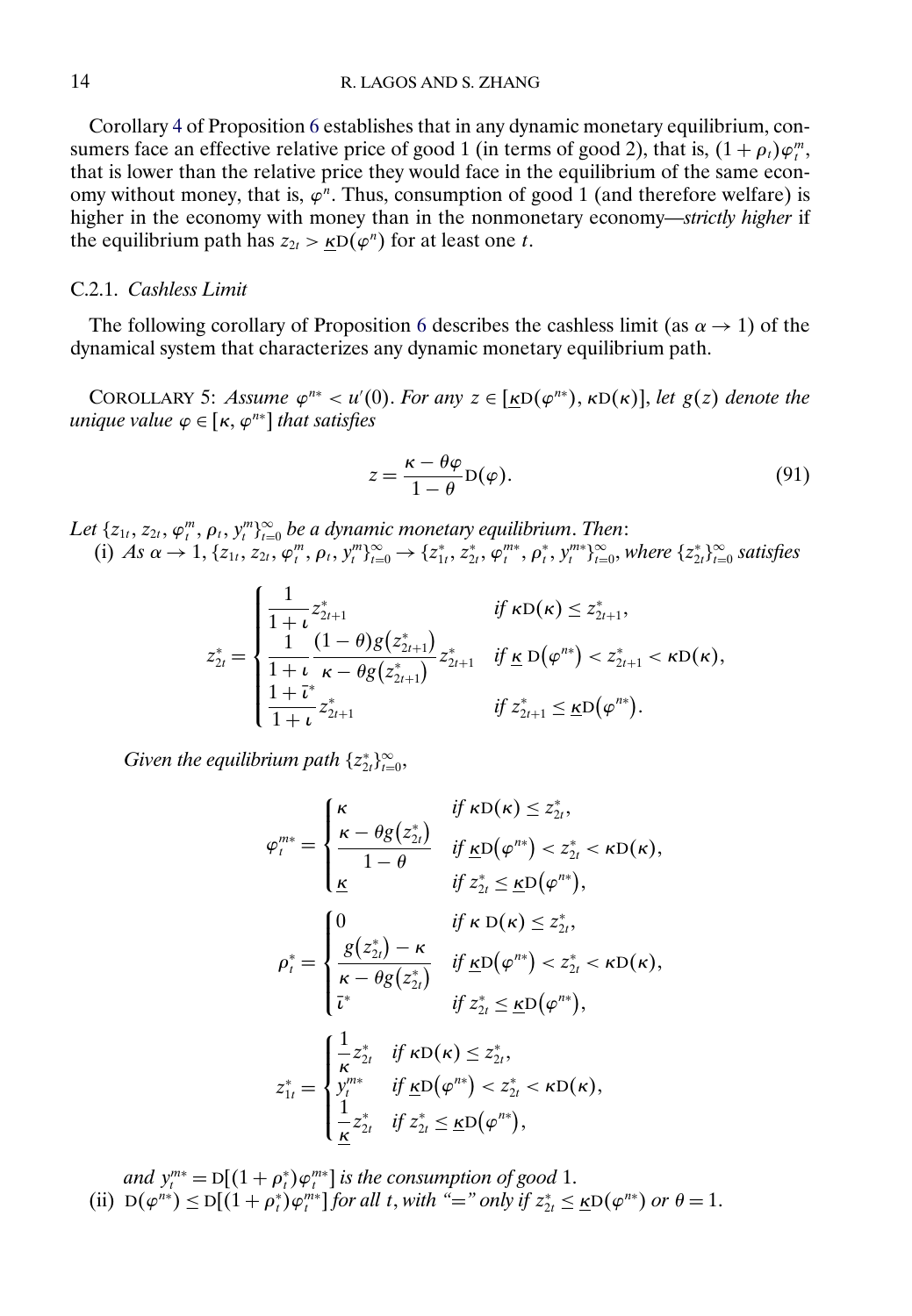<span id="page-14-0"></span>Part (i) of Corollary [5](#page-13-0) describes the set of conditions that characterize the "cashless limiting path" to which the path corresponding to any given dynamic monetary equilibrium converges (pointwise, for each t) as  $\alpha \rightarrow 1$ . Part (ii) establishes a key result that generalizes the main result in Corollary 2: As long as bankers have market power against producers, that is,  $\theta$  < 1, in the cashless limit of any dynamic monetary equilibrium, consumers face an effective relative price of good 1 (in terms of good 2) that is lower than the relative price they would face in the equilibrium of the same economy without money. Thus, consumption of good 1 and, therefore, welfare, is higher in the pure-credit cashless limit of a dynamic monetary equilibrium of the economy with money than in the purecredit limit of the economy without money. Welfare is *strictly* higher in the former than the latter if  $\theta$  < 1 and the equilibrium path has  $z_{2t}^* > \underline{k}D(\varphi^{n*})$  for some t. The equilibrium conditions in Corollary [5](#page-13-0) are stated in terms of real balances normalized by the number of producers who have no access to bankers, that is,  $z_{it}^* \equiv \lim_{\alpha \to 1} z_{it}$ , where  $z_{it} \equiv \frac{z_{it}}{1-\alpha}$  for  $i \in \{1, 2\}$ . Hence, in the cashless limit of a dynamic monetary equilibrium characterized in the corollary, we have

$$
\lim_{\alpha \to 1} \frac{1}{p_{it}} = \lim_{\alpha \to 1} \frac{1}{\mathcal{V}_t} = \lim_{\alpha \to 1} Z_{it} = \lim_{\alpha \to 1} (1 - \alpha) z_{it}^* = 0 \quad \text{for } i \in \{1, 2\}.
$$

#### C.2.2. *Proofs*

PROOF OF PROPOSITION [6:](#page-12-0) The proof builds on Lemma [5.](#page-6-0) We seek to characterize deterministic monetary equilibria in which good 1 is produced in every period. An equilibrium is *monetary* if  $Z_{it} > 0$  for  $i \in \{1, 2\}$  and all t.

We first establish that a monetary equilibrium has production of good 1 in every period only if  $\underline{\kappa} \leq \varphi_t^m$  for all t. To this end, suppose there is a monetary equilibrium (i.e.,  $Z_{it} > 0$ for  $i \in \{1, 2\}$  and all t) with  $\varphi_i^m \leq \underline{\kappa}$  for some t. There are two possibilities: either  $\rho_i = 0$ , or  $0 < \rho_t$ . If  $\rho_t = 0$ , [\(60\)](#page-7-0) implies  $\varphi_t = \varphi_t^m < \underline{\kappa}$ , but then [\(53\)](#page-7-0) implies  $Y_{Pt} = 0$  (good 1 is not produced). If  $0 < \rho_t$ , [\(49\)](#page-6-0) and [\(52\)](#page-7-0) imply  $\omega_{Pt} = 0$  and  $\omega_{Bt} + \omega_{Ct} = 1$ , and [\(58\)](#page-7-0) implies  $\bar{\omega}_{it} = 0$  for  $i \in \{B, C, P\}$ . Hence, the bond-market clearing condition [\(51\)](#page-6-0) becomes  $Y_{Ct}$  –  $Z_{1t} = \bar{Y}_{Pt}$ , which together with [\(50\)](#page-6-0) (the market-clearing condition for good 1), implies  $Z_{1t} = Y_{Pt}$ . But since this conjectured monetary equilibrium has  $\varphi_t^m < \underline{\kappa}$ , [\(54\)](#page-7-0) implies  $Y_{Pt} =$ 0 and, therefore,  $Z_{1t} = 0$ , a contradiction. Next, we characterize the set of deterministic monetary equilibria in which good 1 is produced in every period by considering three possible equilibrium configurations from some arbitrary period t onwards: (i)  $\rho_{t+1} = 0$ ; (ii)  $0 < \rho_{t+1}$  and  $\underline{\kappa} < \varphi_{t+1}^m$ ; (iii)  $0 < \rho_{t+1}$  and  $\varphi_{t+1}^m = \underline{\kappa}$ .

(i) Suppose  $\rho_{t+1} = 0$ . Then [\(60\)](#page-7-0) implies  $\varphi_{t+1} = \varphi_{t+1}^m$ , and [\(53\)](#page-7-0) implies that in an equilibrium with production of good 1,

$$
\varphi_{t+1} = \varphi_{t+1}^m = \kappa. \tag{92}
$$

Then [\(53\)](#page-7-0), [\(54\)](#page-7-0), and [\(55\)](#page-7-0) imply  $Y_{P_{t+1}} \in [0, \infty]$ ,  $Y_{P_{t+1}} = (1 - \alpha)Y_{P_{t+1}}$ , and  $Y_{P_{t+1}} = \alpha Y_{P_{t+1}}$ . Since  $\tilde{Y}_{Pt+1} + \tilde{Y}_{Pt+1} = Y_{Pt+1}$ , [\(50\)](#page-6-0), [\(56\)](#page-7-0), and (92) imply

$$
Y_{Pt+1} = Y_{Ct+1} = D(\kappa)
$$
\n(93)

and, therefore,

$$
\tilde{Y}_{Pt+1} = (1 - \alpha) \mathcal{D}(\kappa),\tag{94}
$$

$$
Y_{Pt+1} = \alpha \mathcal{D}(\kappa). \tag{95}
$$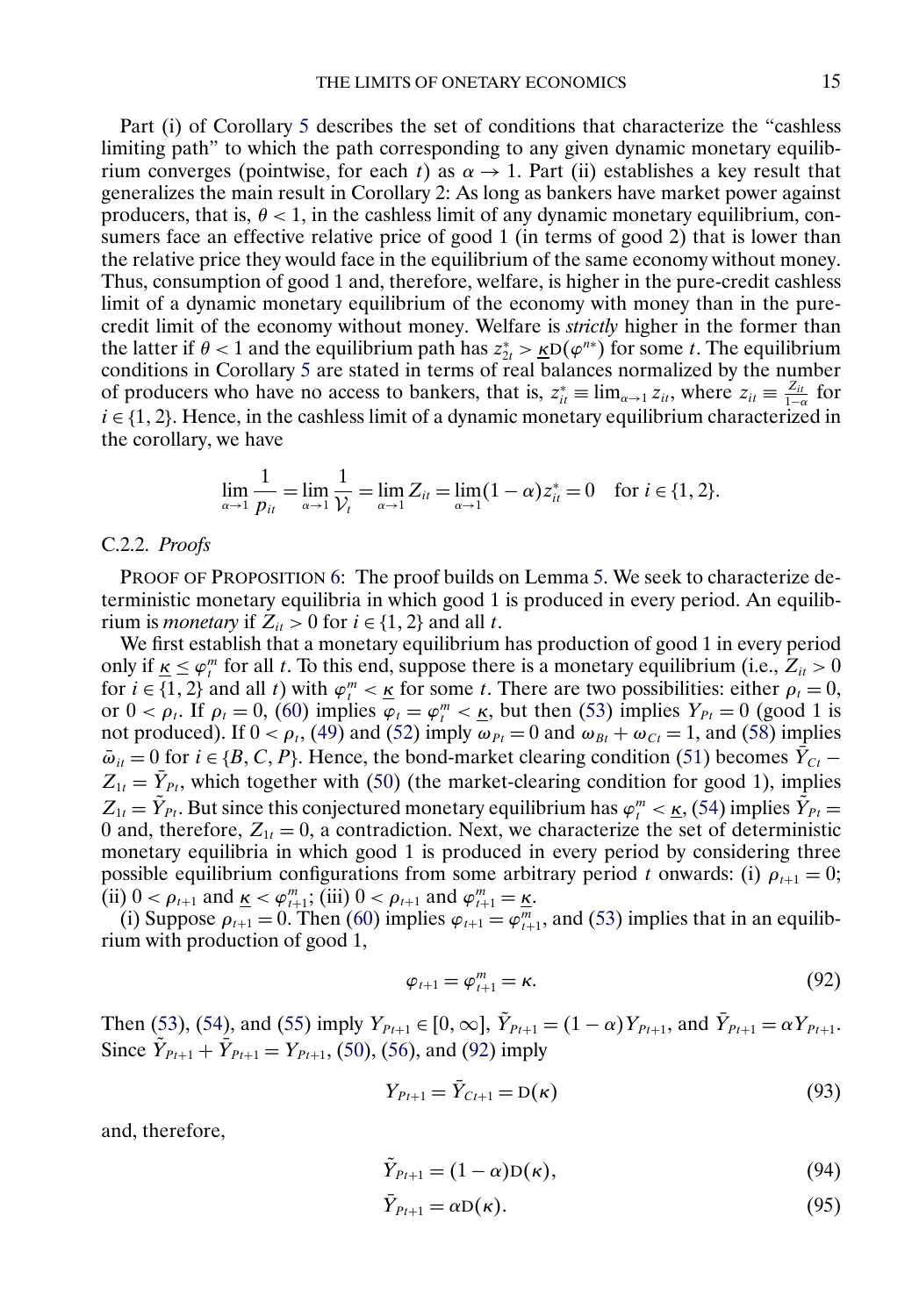<span id="page-15-0"></span>Together with [\(59\)](#page-7-0), the fact that  $\varphi_{t+1}^m = \kappa$  implies

$$
Z_{1t+1} = \frac{Z_{2t+1}}{\kappa}.
$$
\n(96)

Condition [\(52\)](#page-7-0) implies

$$
Z_{2t} = \frac{1}{1+t} Z_{2t+1}
$$
\n(97)

and  $\omega_{i,i+1} \in [0,\infty]$  for  $i \in \{B,C,P\}$ , which together with [\(49\)](#page-6-0) implies  $(\omega_{i,i+1})_{i \in \{B,C,P\}}$  is only restricted to satisfy

$$
\omega_{it+1} \in [0, 1], \quad \text{with} \sum_{i \in \{B, C, P\}} \omega_{it+1} = 1.
$$
\n(98)

Condition [\(58\)](#page-7-0) implies

$$
\bar{\omega}_{it+1} \in [0, 1] \quad \text{for } i \in \{B, C, P\}. \tag{99}
$$

Together with  $\tilde{Y}_{P_{t+1}} = (1 - \alpha) D(\kappa)$ , [\(57\)](#page-7-0) implies

$$
\tilde{\omega}_{P_{t+1}} = (1 - \alpha) \omega_{P_{t+1}} + \frac{(1 - \alpha)D(\kappa)}{Z_{1t+1}}.
$$
\n(100)

Together with  $\bar{Y}_{Ct+1} = \frac{Y_{Pt+1}}{\alpha} = D(\kappa)$ , [\(51\)](#page-6-0) yields

$$
Z_{1t+1} = \frac{(1-\alpha)D(\kappa)}{\omega_{Bt+1} + \omega_{Ct+1} + \alpha \omega_{Pt+1} - \bar{\omega}_{Bt+1} - \bar{\omega}_{Ct+1} - \bar{\omega}_{Pt+1}}.
$$

The only restriction that this condition implies on  $Z_{1t+1}$  for it to be part of a monetary equilibrium is that  $(1-\alpha)D(\kappa) \leq Z_{1t+1}$ , or equivalently, since  $\kappa Z_{1t+1} = Z_{2t+1}$ , this inequality is equivalent to

$$
\kappa \mathcal{D}(\kappa) \le z_{2t+1},\tag{101}
$$

where

$$
z_{j t+1} \equiv \frac{Z_{j t+1}}{1-\alpha} \quad \text{for } j \in \{1, 2\}.
$$

To summarize, given a value  $z_{2t} \in \mathbb{R}_{++}$ , under the conjecture that  $\rho_{t+1} = 0$ , and provided condition (101) holds, the rest of equilibrium allocation at  $t + 1$  is obtained as follows:  $Y_{P_{t+1}}$  and  $\bar{Y}_{C_{t+1}}$  are given by [\(93\)](#page-14-0),  $\tilde{Y}_{P_{t+1}}$  is given by [\(94\)](#page-14-0),  $\bar{Y}_{P_{t+1}}$  by [\(95\)](#page-14-0),  $z_{1t+1}$  by (96),  $z_{2t+1}$ by (97) with (101), and ( $[\omega_{it+1}, \bar{\omega}_{it+1},]_{i \in \{B,C,P\}}, \tilde{\omega}_{Pt+1}$ ) by (98)–(100).

(ii) Suppose  $0 < \rho_{t+1}$  and  $\underline{\kappa} < \varphi_{t+1}^m$ . Then [\(49\)](#page-6-0) and [\(52\)](#page-7-0) imply

$$
Z_{2t} = \frac{1 + \rho_{t+1}}{1 + \iota} Z_{2t+1}
$$
 (102)

and

$$
\omega_{Pt+1} = 0,\tag{103}
$$

$$
\omega_{Bt+1}, \omega_{Ct+1} \in \mathbb{R}_+, \text{ with } \omega_{Bt+1} + \omega_{Ct+1} = 1.
$$
 (104)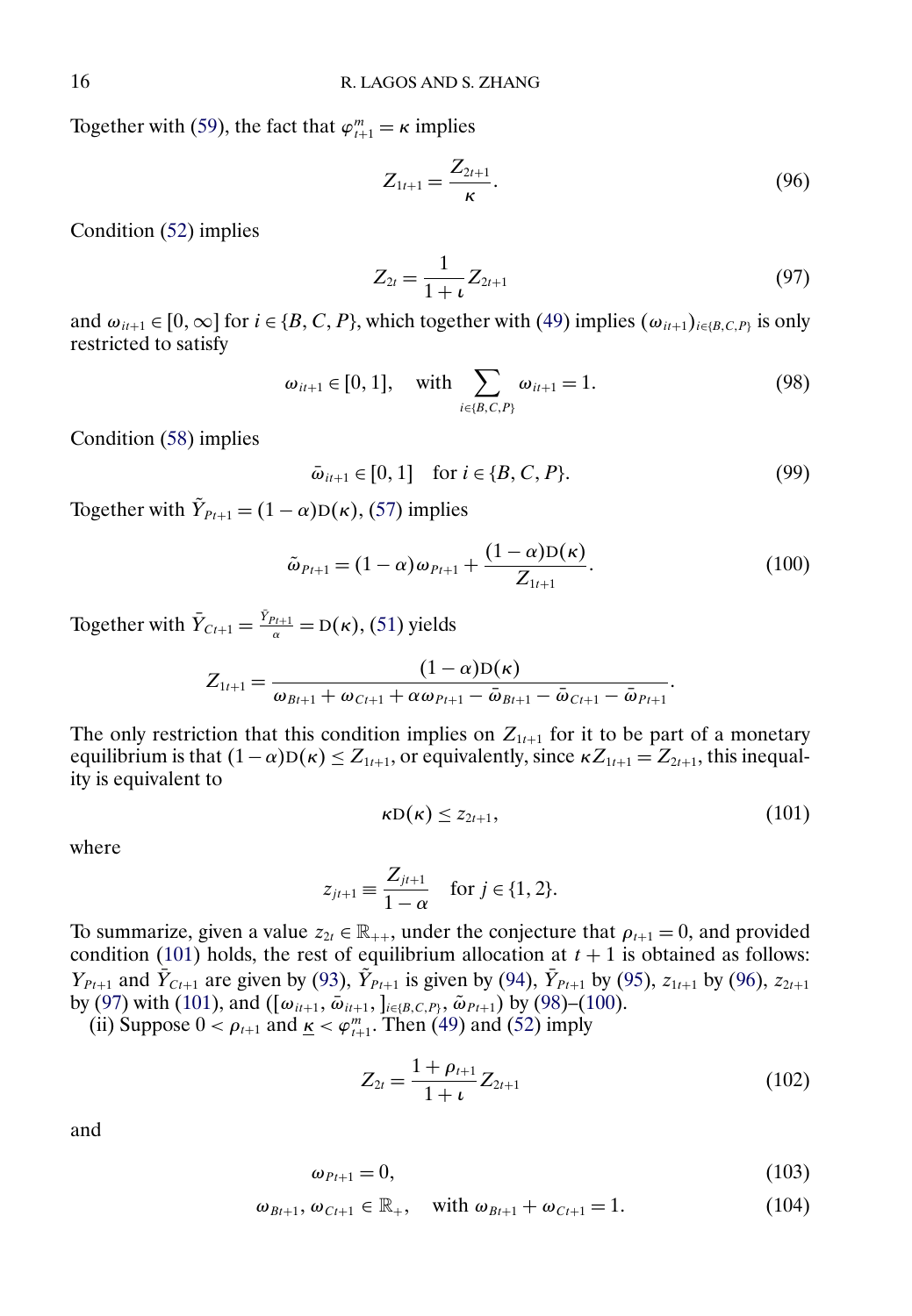<span id="page-16-0"></span>Since  $0 < \rho_{t+1}$ , conditions [\(58\)](#page-7-0) imply

$$
\bar{\omega}_{it+1} = 0 \quad \text{for } i \in \{B, C, P\}. \tag{105}
$$

Given [\(60\)](#page-7-0), the assumptions  $0 < \rho_{t+1}$  and  $\underline{\kappa} < \varphi_{t+1}^m$  imply  $\underline{\kappa} < \varphi_{t+1}^m < \varphi_{t+1}$ , so [\(54\)](#page-7-0) and [\(55\)](#page-7-0) imply  $Y_{Pt+1} = (1 - \alpha) Y_{Pt+1}$  and  $Y_{Pt+1} = \alpha Y_{Pt+1}$ , and [\(53\)](#page-7-0) implies  $Y_{Pt} \in [0, \infty]$  and

$$
\alpha\theta\varphi_{t+1}+(1-\alpha\theta)\varphi_{t+1}^m=\kappa.
$$

This last condition is equivalent to

$$
\varphi_{t+1}^m = \frac{\kappa - \alpha \theta \varphi_{t+1}}{1 - \alpha \theta},\tag{106}
$$

and together with [\(60\)](#page-7-0), it implies

$$
\rho_{t+1} = \frac{\varphi_{t+1} - \kappa}{\kappa - \alpha \theta \varphi_{t+1}}.\tag{107}
$$

Condition (107) is equivalent to

$$
\varphi_{t+1} = \frac{1 + \rho_{t+1}}{1 + \alpha \theta \rho_{t+1}} \kappa,
$$

which together with (106) yields

$$
\varphi_{t+1}^m = \frac{\kappa}{1 + \alpha \theta \rho_{t+1}}.
$$

From this last condition, it is easy to see that

$$
\underline{\kappa} < \varphi_{t+1}^m \quad \Leftrightarrow \quad \rho_{t+1} < \overline{\iota}. \tag{108}
$$

Together with [\(50\)](#page-6-0) and [\(56\)](#page-7-0),  $\tilde{Y}_{Pt+1} = (1 - \alpha)Y_{Pt+1}$  and  $\bar{Y}_{Pt+1} = \alpha Y_{Pt+1}$  imply

$$
\bar{Y}_{Ct+1} = Y_{Pt+1} = \frac{\tilde{Y}_{Pt+1}}{1 - \alpha} = \frac{\bar{Y}_{Pt+1}}{\alpha} = D(\varphi_{t+1}).
$$
\n(109)

Conditions [\(103\)](#page-15-0)–(105) together with [\(51\)](#page-6-0) imply

$$
Z_{1t+1} = (1 - \alpha)D(\varphi_{t+1}), \qquad (110)
$$

which together with [\(59\)](#page-7-0) can be written as

$$
Z_{2t+1} = (1 - \alpha)\varphi_{t+1}^m D(\varphi_{t+1}).
$$
\n(111)

Conditions (106) and (111) imply  $z_{2t+1} = h(\varphi_{t+1})$ , where

$$
h(\varphi_{t+1}) \equiv \frac{\kappa - \alpha \theta \varphi_{t+1}}{1 - \alpha \theta} \mathcal{D}(\varphi_{t+1}).
$$

Notice that  $h' < 0$ , and

$$
h(\varphi^n) = \underline{\kappa} \mathrm{D}(\varphi^n) < h(\kappa) = \kappa \mathrm{D}(\kappa),
$$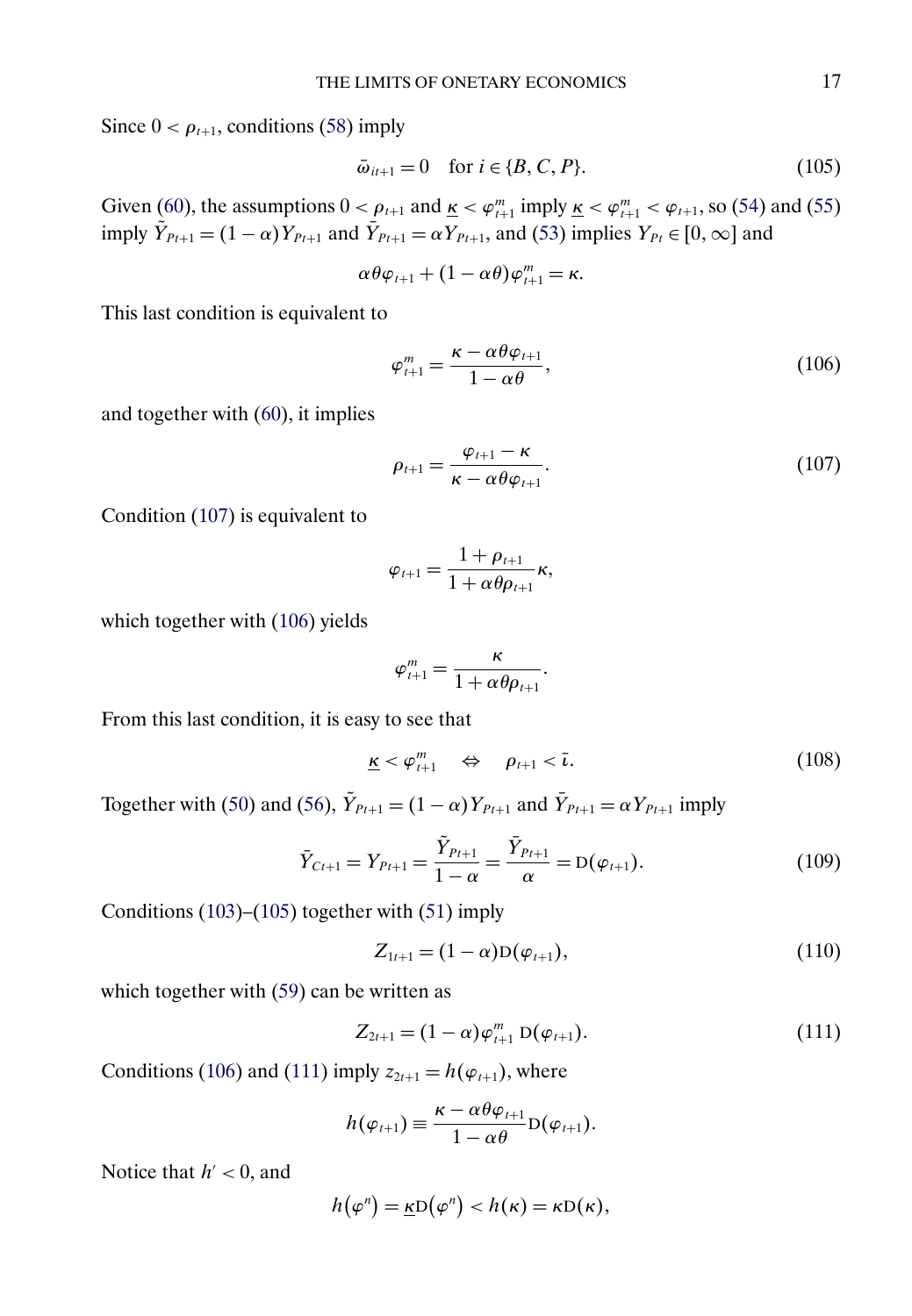<span id="page-17-0"></span>so for every  $z_{2t+1} \in [\underline{k}D(\varphi^n), \kappa D(\kappa)]$ , there exists a unique  $\varphi_{t+1} \in [\kappa, \varphi^n]$  given by  $\varphi_{t+1} =$  $f(z_{2t+1})$ , where  $f(z_{2t+1}) \equiv h^{-1}(z_{2t+1})$ . By substituting [\(107\)](#page-16-0) and  $\varphi_{t+1} = f(z_{2t+1})$  into [\(102\)](#page-15-0), we obtain

$$
z_{2t} = \frac{1}{1+t} \frac{(1-\alpha\theta)f(z_{2t+1})}{\kappa - \alpha\theta f(z_{2t+1})} z_{2t+1}.
$$
 (112)

Conditions [\(57\)](#page-7-0), [\(103\)](#page-15-0), [\(110\)](#page-16-0), and [\(109\)](#page-16-0) imply

$$
\tilde{\omega}_{Pt+1} = 1. \tag{113}
$$

The two conditions for case (ii) are  $0 < \rho_{t+1}$  and  $\underline{\kappa} < \varphi_{t+1}^m$ , which with [\(107\)](#page-16-0), [\(108\)](#page-16-0), and  $\varphi_{t+1} = f(z_{2t+1})$ , can be written as

$$
0 < \frac{f(z_{2t+1}) - \kappa}{\kappa - \alpha \theta f(z_{2t+1})} < \bar{\iota}.\tag{114}
$$

Since f is a strictly decreasing function, with  $f(\kappa D(\kappa)) = \kappa$  and  $f(\kappa D(\varphi^n)) = \varphi^n$ , (114) is equivalent to

$$
\underline{\kappa}D(\varphi^n)
$$

To summarize, given a value  $z_{2t} \in \mathbb{R}_{++}$ , under the conjecture that  $0 < \rho_{t+1}$  and  $\underline{\kappa} < \varphi_{t+1}^m$ , and provided conditions (115) hold, the rest of equilibrium allocation at  $t + 1$  is obtained as follows:  $(Y_{Pt}, Y_{Pt}, Y_{Pt}, Y_{Ct})$  is given by [\(109\)](#page-16-0),  $([\omega_{it+1}, \overline{\omega}_{it+1},]_{i\in\{B,C,P\}}, \overline{\omega}_{Pt+1})$  by [\(103\)](#page-15-0), [\(104\)](#page-15-0), [\(105\)](#page-16-0), and (113),  $z_{2t+1}$  by (112),  $\varphi_{t+1}$  by  $\varphi_{t+1} = f(z_{2t+1})$ ,  $z_{1t+1}$  by [\(110\)](#page-16-0),  $\rho_{t+1} = \frac{f(z_{2t+1}) - \kappa}{\kappa - \alpha \theta f(z_{2t+1})}$  by [\(107\)](#page-16-0), and  $\varphi_{t+1}^m = \frac{\kappa - \alpha \theta f(z_{2t+1})}{1 - \alpha \theta}$  from [\(106\)](#page-16-0). (iii) Suppose  $0 < \rho_{t+1}$  and

$$
\varphi_{t+1}^m = \underline{\kappa}.\tag{116}
$$

Then  $Z_{2t+1}$  satisfies [\(102\)](#page-15-0),  $\{\omega_{it+1}\}_{i \in \{B,C,P\}}$  satisfies [\(103\)](#page-15-0) and [\(104\)](#page-15-0), and  $\{\bar{\omega}_{it+1}\}_{i \in \{B,C,P\}}$  satisfies fies [\(105\)](#page-16-0). The assumptions  $0 < \rho_{t+1}$  and  $\varphi_{t+1}^m = \underline{\kappa}$  imply  $\underline{\kappa} = \varphi_{t+1}^m < \varphi_{t+1}$ , so [\(54\)](#page-7-0) and [\(55\)](#page-7-0) imply

$$
\tilde{Y}_{Pt+1} \in [0, (1-\alpha)Y_{Pt+1}] \tag{117}
$$

and

$$
\bar{Y}_{Pt+1} = \alpha Y_{Pt+1},\tag{118}
$$

and [\(53\)](#page-7-0) implies  $Y_{Pt+1} \in [0, \infty]$  and

$$
\varphi_{t+1} = \varphi^n. \tag{119}
$$

Hence, [\(60\)](#page-7-0) implies

$$
\rho_{t+1} = \bar{\iota},\tag{120}
$$

and condition [\(56\)](#page-7-0) implies

$$
\bar{Y}_{Ct+1} = D(\varphi^n). \tag{121}
$$

Thus, [\(102\)](#page-15-0) becomes

$$
z_{2t} = \frac{1+\bar{\iota}}{1+\iota} z_{2t+1}.
$$
\n(122)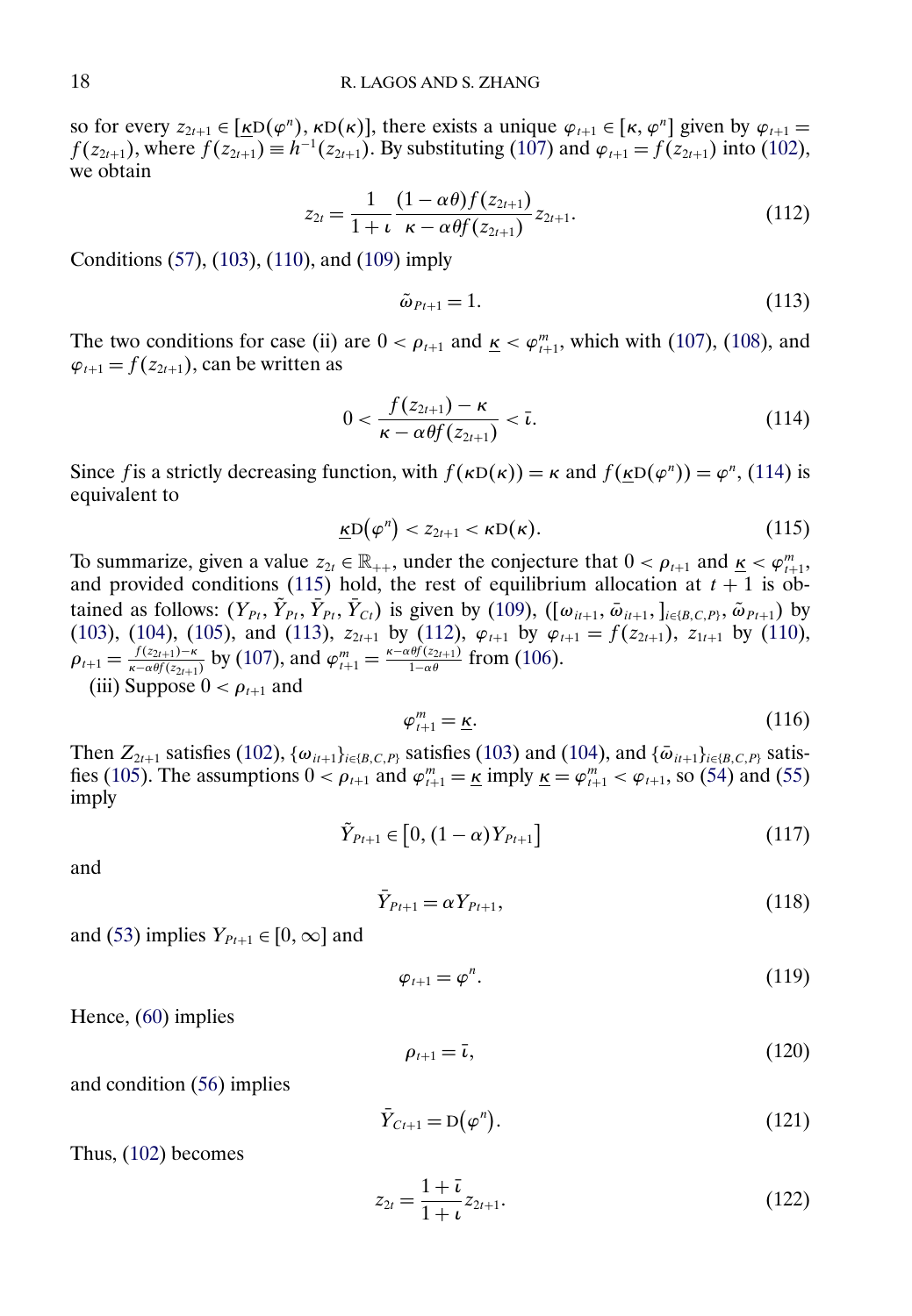<span id="page-18-0"></span>Given  $z_{2t+1}$ , [\(59\)](#page-7-0) and [\(116\)](#page-17-0) can be used to obtain

$$
Z_{1t+1} = \frac{(1-\alpha)z_{2t+1}}{K}.
$$
\n(123)

Condition [\(51\)](#page-6-0), together with [\(56\)](#page-7-0), [\(103\)](#page-15-0)–[\(105\)](#page-16-0), [\(119\)](#page-17-0), and  $\bar{Y}_{Pt+1} = \alpha Y_{Pt+1}$ , implies

$$
Y_{Pt+1} = \frac{D(\varphi^n) - Z_{1t+1}}{\alpha}.
$$
\n(124)

Then [\(50\)](#page-6-0) implies

$$
\tilde{Y}_{Pt+1} = D(\varphi^n) - \bar{Y}_{Pt+1} \n= Z_{1t+1}.
$$
\n(125)

Thus, the optimality condition [\(117\)](#page-17-0) requires

$$
0 \leq Z_{1t+1} \leq (1-\alpha)Y_{Pt+1},
$$

which using (124) is equivalent to

$$
0 \leq Z_{1t+1} \leq (1-\alpha) \frac{D(\varphi^n) - Z_{1t+1}}{\alpha}.
$$

With (123), these inequalities become

$$
0 \le z_{2t+1} \le \underline{\kappa} \mathcal{D}\big(\varphi^n\big). \tag{126}
$$

-

To summarize, given a value  $z_{2t} \in \mathbb{R}_{++}$ , under the conjecture that  $0 < \rho_{t+1}$  and  $\varphi_{t+1}^m = \underline{\kappa}$ , and provided conditions (126) hold, the rest of equilibrium allocation at  $t + 1$  is obtained as follows:  $z_{2t+1}$  is given by [\(122\)](#page-17-0),  $z_{1t+1}$  by (123),  $\rho_{t+1}$  by [\(120\)](#page-17-0),  $\varphi_{t+1}$  by [\(119\)](#page-17-0),  $Y_{Pt+1}$  by (124),  $Y_{Pt+1}$  by (125),  $Y_{Pt+1}$  by [\(118\)](#page-17-0),  $Y_{Ct+1}$  by [\(121\)](#page-17-0),  $\{\omega_{it+1}\}_{i\in\{B,C,P\}}$  by [\(103\)](#page-15-0) and [\(104\)](#page-15-0),  $\{\bar{\omega}_{i\bar{t}+1}\}_{i\in\{B,C,P\}}$  by [\(105\)](#page-16-0), and  $\tilde{\omega}_{Pt+1} = 1$  (by [\(103\)](#page-15-0) and (125)).

From the previous analysis of cases (i)–(iii), it follows that a dynamic deterministic monetary equilibrium with production of good 1 consists of a sequence of real balances, interest rates, relative prices, and consumption, production, and sales of good 1,

$$
\left\{z_{1t}, z_{2t}, \rho_t, \varphi_t, \varphi_t^m, Y_{Pt}, \tilde{Y}_{Pt}, \tilde{Y}_{Pt}, \tilde{Y}_{Ct}\right\}_{t=0}^{\infty}
$$

with  $z_{it} > 0$  for  $i \in \{1, 2\}$  and all t, that satisfies the following conditions:

$$
z_{2t} = \begin{cases} \frac{1}{1+t} z_{2t+1} & \text{if } \kappa \mathbf{D}(\kappa) \leq z_{2t+1}, \\ \frac{1}{1+t} \frac{(1-\alpha\theta)f(z_{2t+1})}{\kappa - \alpha\theta f(z_{2t+1})} z_{2t+1} & \text{if } \underline{\kappa} \mathbf{D}(\varphi^n) < z_{2t+1} < \kappa \mathbf{D}(\kappa), \\ \frac{1+t}{1+t} z_{2t+1} & \text{if } z_{2t+1} \leq \underline{\kappa} \mathbf{D}(\varphi^n), \\ \mathbf{F}(\kappa) & \text{if } \underline{\kappa} \mathbf{D}(\varphi^n) < z_{2t} < \kappa \mathbf{D}(\kappa), \\ \varphi^n & \text{if } z_{2t} \leq \underline{\kappa} \mathbf{D}(\varphi^n), \end{cases} \tag{127}
$$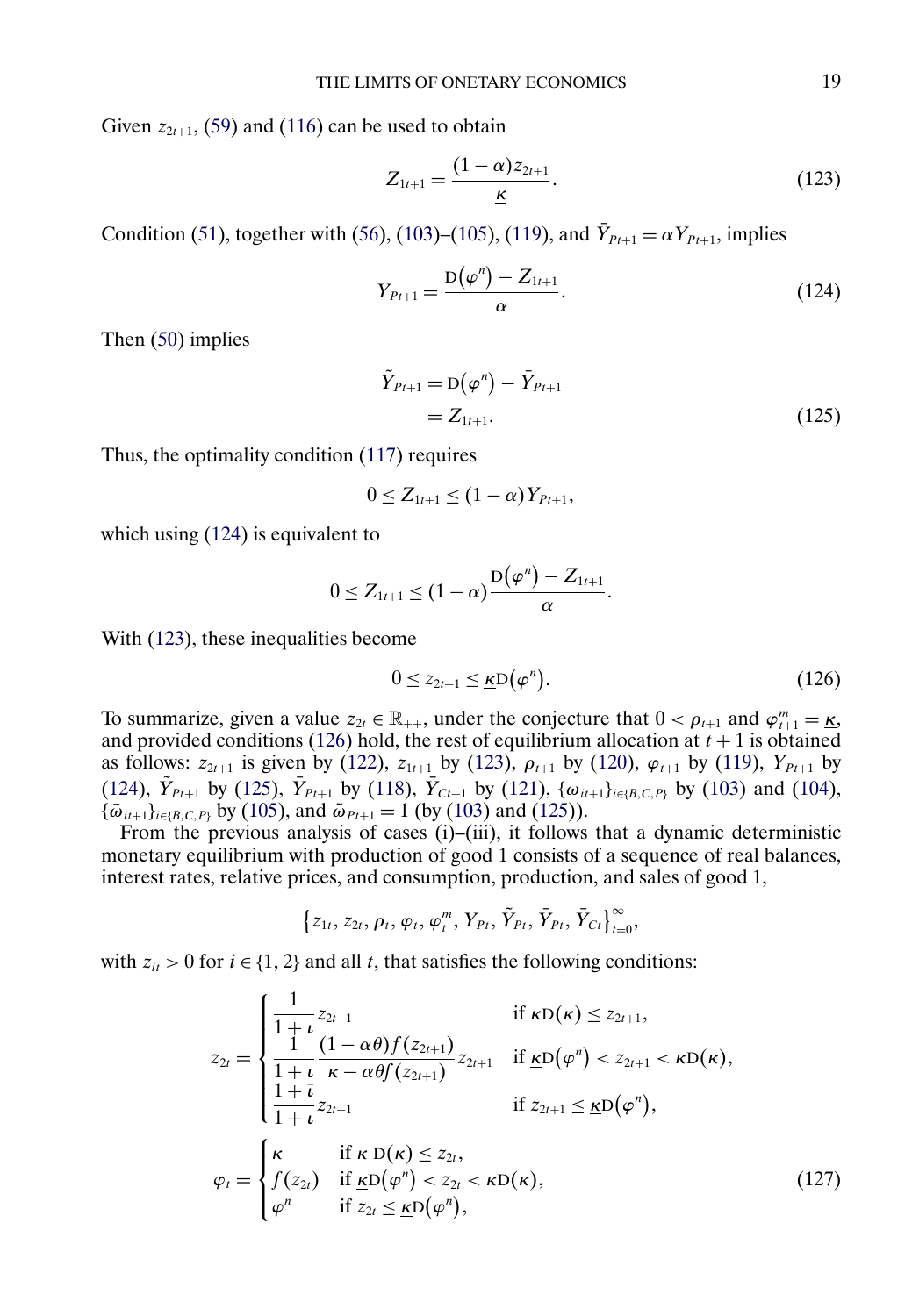$$
z_{1t} = \begin{cases} \frac{1}{\kappa} z_{2t} & \text{if } \kappa D(\kappa) \leq z_{2t}, \\ D(\varphi_t) & \text{if } \underline{\kappa} D(\varphi'') < z_{2t} < \kappa D(\kappa), \\ \frac{1}{\underline{\kappa}} z_{2t} & \text{if } z_{2t} \leq \underline{\kappa} D(\varphi''), \end{cases}
$$
\n
$$
\varphi_t^m = \frac{\kappa - \alpha \theta \varphi_t}{1 - \alpha \theta},
$$
\n
$$
\rho_t = \frac{\varphi_t - \kappa}{\kappa - \alpha \theta \varphi_t},
$$
\n
$$
\bar{Y}_{Ct} = D(\varphi_t),
$$
\n
$$
\tilde{Y}_{Pt} = \begin{cases} (1 - \alpha) D(\varphi_t) & \text{if } \underline{\kappa} D(\varphi'') < z_{2t}, \\ (1 - \alpha) z_{1t} & \text{if } z_{2t} \leq \underline{\kappa} D(\varphi''), \\ D(\varphi'') - (1 - \alpha) z_{1t} & \text{if } z_{2t} \leq \underline{\kappa} D(\varphi''), \\ D(\varphi'') - (1 - \alpha) z_{1t} & \text{if } z_{2t} \leq \underline{\kappa} D(\varphi''), \\ \frac{D(\varphi_t)}{\alpha} & \text{if } \underline{\kappa} D(\varphi'') < z_{2t}, \end{cases}
$$

where for any  $z \in [\underline{k}D(\varphi^n), \kappa D(\kappa)], f(z)$  denotes the unique value  $\varphi \in [\kappa, \varphi^n]$  that satisfies

$$
z = \frac{\kappa - \alpha \theta \varphi}{1 - \alpha \theta} \mathrm{D}(\varphi).
$$

The equilibrium nominal prices are

1

$$
p_{1t} = \frac{M_t}{(1-\alpha)z_{1t}},
$$
  
\n
$$
p_{2t} = \frac{p_{1t}}{\varphi_t^m},
$$
  
\n
$$
q_t = \frac{p_{2t}}{1+\rho_t}.
$$

This concludes the proof.  $Q.E.D$ 

PROOF OF COROLLARY [4:](#page-12-0) From the definition of  $f$  in the statement of Proposition [6,](#page-12-0) it follows that  $f(z_{2t}) \leq \varphi^n$  for all  $z_{2t} \geq \underline{k}D(\varphi^n)$ , with "=" only if  $z_{2t} = \underline{k}D(\varphi^n)$ . Then [\(127\)](#page-18-0) implies  $\varphi_t \equiv (1 + \rho_t)\varphi_t^m \leq \varphi^n$ , with "=" only if  $z_{2t} \leq \underline{k}D(\varphi^n)$ . Since  $D'(\cdot) < 0$ , it follows that  $D(\varphi^n) \le D[(1+\rho_t)\varphi_t^m]$  for all t, with "=" only for  $t \in \mathbb{T}$  such that  $z_{2t} \le \underline{\kappa}D(\varphi^n)$ . *Q.E.D.* 

## C.3. *Sunspot Equilibria*

In this section, we construct equilibria where prices and allocations are time-invariant functions of a *sunspot*, that is, a random variable on which agents may coordinate actions but that does not directly affect any primitives, including endowments, preferences, and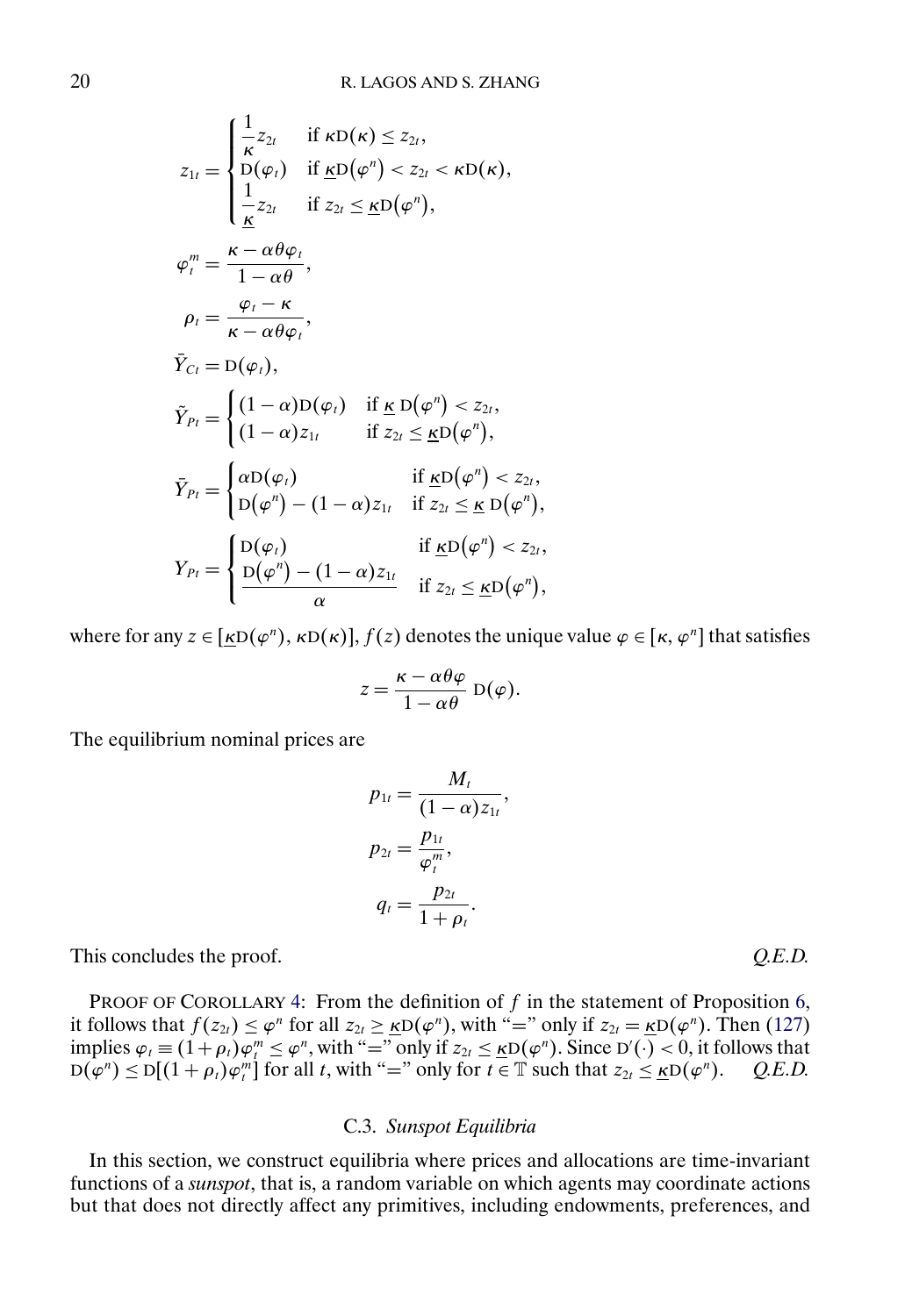<span id="page-20-0"></span>production or trading possibilities. We focus on equilibria where only consumers hold money between periods, which is without loss for our purposes. In Section [C.3.2](#page-21-0) (Corol-lary [7\)](#page-21-0), we provide the equilibrium conditions for a set of sunspot states  $\mathbb{S} = \{s_1, \ldots, s_N\}$ , where the time path of the sunspot state,  $s_t \in \mathbb{S}$ , follows a Markov chain with  $\eta_{ii} =$  $Pr(s_{t+1} = s_i | s_t = s_i)$ . In this context, we describe equilibrium with time-invariant functions of the sunspot state, that is, for any  $s_t \in \mathbb{S}$  we use  $\varphi^m(s_t)$ ,  $\rho(s_t)$ ,  $\{Z_i(s_t), p_i(s_t, M_t)\}_{i \in \{1,2\}}$ ,  $V(s_t)$ , and  $y^m(s_t)$ , to denote the prices  $\varphi_t^m$ ,  $\rho_t$ , and  $\{Z_{it}, p_{it}\}_{i\in\{1,2\}}$ , velocity,  $V_t$ , and consumption of good 1,  $y_t^m \equiv D[(1 + \rho_t)\varphi_t^m]$ , respectively.

The following result characterizes a family of sunspot equilibria that contains the nonmonetary equilibrium of Proposition 2 and the monetary equilibrium of Proposition 3.

**PROPOSITION** 7: *Assume*  $\varphi^n < u'(0)$ , and  $\mathbb{S} = \{s_1, s_2\}$ , with  $\eta_{11} \equiv \eta \in [0, 1]$  and  $\eta_{22} = 1$ . *For any arbitrary*  $\eta \in (0,1]$ , *provided*  $1 \leq 1 + \iota < \eta(1 + \overline{\iota})$ , *there exists a sunspot equilibrium given by*  $\varphi^{m}(s_2) = Z_1(s_2) = Z_2(s_2) = 0$ ,  $y^{m}(s_2) = D(\varphi^{n})$ ,

$$
\rho(s_1) = \frac{\iota + 1 - \eta}{\eta},
$$
  
\n
$$
\varphi^{m}(s_1) = \frac{\eta}{1 + \alpha \theta \iota - (1 - \eta)(1 - \alpha \theta)},
$$
  
\n
$$
\frac{Z_1(s_1)}{1 - \alpha} = \frac{Z_2(s_1)}{(1 - \alpha)\varphi^{m}(s_1)} = y^{m}(s_1) = D[(1 + \rho(s_1))\varphi^{m}(s_1)],
$$
  
\n
$$
\mathcal{V}(s_1) = \frac{1}{1 - \alpha},
$$

*and*  $p_i(s, M_i) = \frac{M_t}{Z_i(s)}$  for  $i \in \{1, 2\}$  *and*  $s \in \mathbb{S}$ .

For  $\eta = 0$ , the equilibrium described in Proposition 7 reduces to the nonmonetary equilibrium of Proposition 2. Conversely, for  $\eta = 1$ , it reduces to the monetary equilibrium of Proposition 3. By varying  $\eta$  from 0 to 1, we can generate a continuum of proper sunspot equilibria that "convexify" the equilibrium set spanned by the monetary and the nonmonetary equilibrium.

## C.3.1. *Cashless Limit*

For every  $\alpha \in [0, 1]$ , the set of equilibria indexed by the sunspot probability  $\eta$  described in Proposition 7, defines an equilibrium correspondence that is continuous. The following corollary of Proposition 7 characterizes the limit of this equilibrium correspondence as  $\alpha \rightarrow 1$ .

COROLLARY 6: *Consider the set of monetary equilibria indexed by*  $\eta \in (0, 1]$  *characterized in Proposition* 7. Assume  $\varphi^{n*} < u'(0)$  and  $1 \leq 1 + \iota < \eta(1 + \overline{\iota}^*)$ . *For any arbitrary*  $\eta \in (0, 1]$ ,

$$
\lim_{\alpha \to 1} y^m(s_2) = D(\varphi^{n*}),
$$
  
\n
$$
\lim_{\alpha \to 1} \rho(s_1) = \frac{\iota + 1 - \eta}{\eta},
$$
  
\n
$$
\lim_{\alpha \to 1} \varphi^m(s_1) = \frac{\eta}{1 + \theta \iota - (1 - \eta)(1 - \theta)},
$$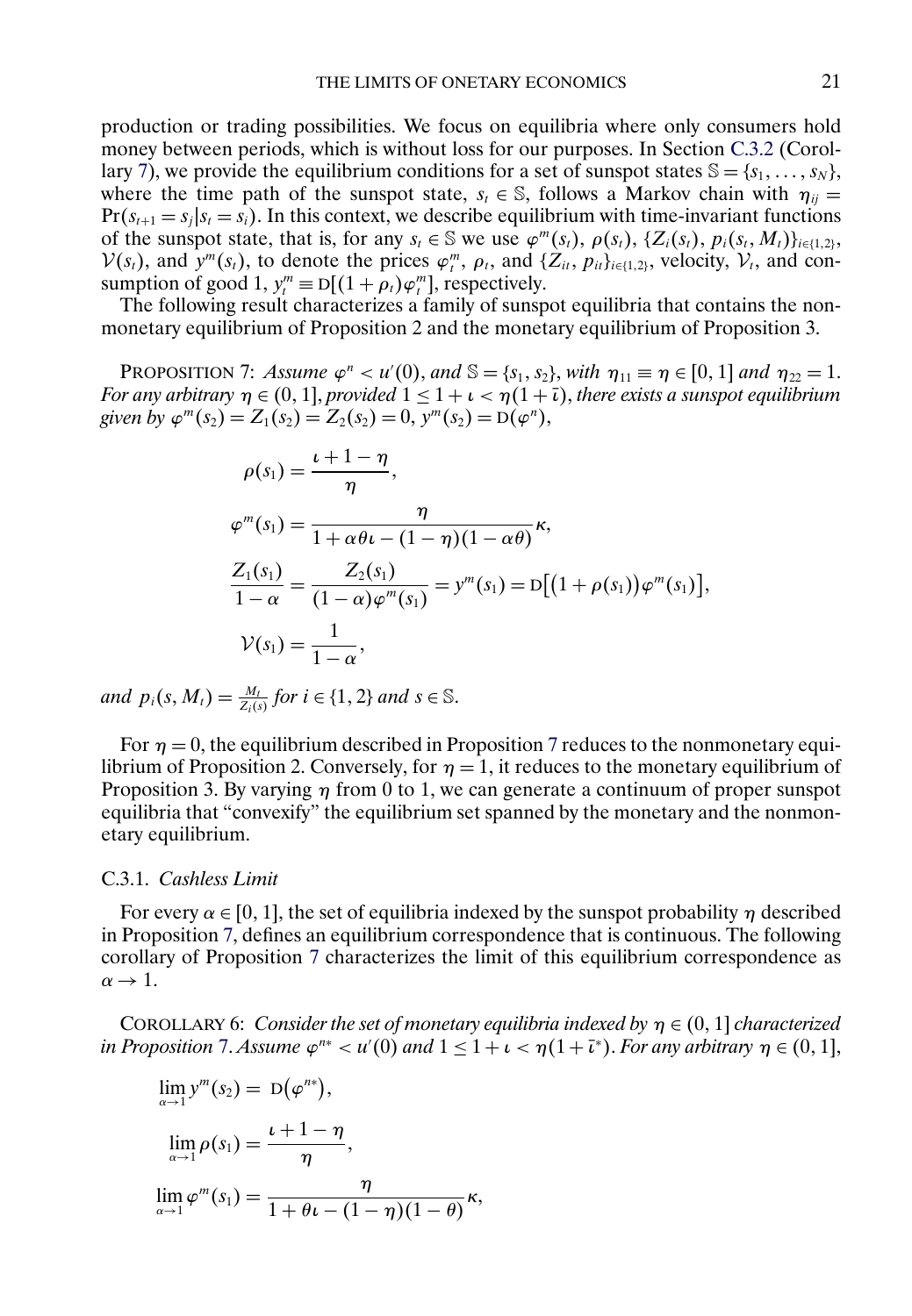<span id="page-21-0"></span>
$$
\lim_{\alpha \to 1} \frac{Z_1(s_1)}{1 - \alpha} = \lim_{\alpha \to 1} \frac{Z_2(s_1)}{(1 - \alpha)\varphi^m(s_1)} = \lim_{\alpha \to 1} y^m(s_1) = D\left(\frac{1 + \iota}{1 + \theta\iota - (1 - \eta)(1 - \theta)}\kappa\right),
$$
  

$$
\lim_{\alpha \to 1} \frac{1}{p_i(s, M_i)} = \lim_{\alpha \to 1} \frac{1}{\mathcal{V}(s_1)} = 0 \quad \text{for } i \in \{1, 2\}.
$$

Corollary [6](#page-20-0) contains two insights. First, it generalizes the result (e.g., in Corollary 2) that the allocation implemented by the pure-credit cashless limit of a monetary equilibrium is generically different from the allocation implemented by the pure-credit limit of a nonmonetary economy. This is clear from the fact that, provided  $1 \leq 1 + \iota < \eta(1 + \overline{\iota}^*)$ ,  $\lim_{\alpha\to 1} y^m(s_1) > D(\varphi^{n*})$  for all  $\eta \in (0, 1]$  and all  $\theta \in [0, 1)$ . Second, Corollary [6](#page-20-0) formalizes the idea that since the equilibrium correspondence for the set of sunspot equilibria is continuous, by adopting a particular equilibrium selection scheme, it is possible to construct a sunspot monetary equilibrium whose pure-credit cashless limit converges to the purecredit limit of the nonmonetary economy. The selection involves decreasing the probability  $\eta$  toward zero as  $\alpha$  approaches 1, that is, intuitively, agents' expectations that money will lose its value forever (purely due to self-fulfilling beliefs) must converge to 1 along with  $\alpha$ . More formally, the equilibrium selection scheme is to focus on the particular joint limit on credit *and beliefs*,  $\alpha(1 - \eta) \rightarrow 1$ , and in this case, even if  $\theta < 1$ , one would indeed find  $\lim_{\alpha(1-n)\to 1} \varphi(s_1) = \varphi^{n*}$  and, therefore,  $\lim_{\alpha\to 1} y^m(s_1) = D(\varphi^{n*})$ . It is our view that this kind of approximation result based on an arbitrary equilibrium selection from a large set of equilibria is too frail to offer a compelling basis for a moneyless approach to monetary economics.

#### C.3.2. *Proofs*

The following corollary of Lemma [5](#page-6-0) summarizes the conditions that characterize a recursive monetary sunspot equilibrium. Without relevant loss of generality, we focus on equilibria where only consumers hold money between periods, and only unbanked producers hold money between the first and second subperiod of a given period.

COROLLARY 7: *A recursive monetary sunspot equilibrium is a collection of functions of*  $s \in \mathbb{S}$ ,

$$
\big\langle Z_1(s),\,Z_2(s),\,\rho(s),\,Y_P(s),\,\tilde Y_P(s),\,\bar Y_P(s),\,\bar Y_C(s)\big\rangle,
$$

*that for all* <sup>s</sup> <sup>∈</sup> <sup>S</sup>, *satisfies the market-clearing conditions*

$$
0 = \bar{Y}_C(s) - \bar{Y}_P(s) - \tilde{Y}_P(s),
$$
  

$$
0 = Z_1(s) - \bar{Y}_C(s) + \bar{Y}_P(s)
$$

*and the optimality conditions*

$$
Z_2(s_i) = \frac{1}{1+t} \sum_{j=1}^{N} \eta_{ij} [1 + \rho(s_j)] Z_2(s_j) \text{ for all } s_i \in \mathbb{S},
$$
  

$$
Y_P(s) = \begin{cases} \infty & \text{if } \kappa - R^m(s) < 0, \\ [0, \infty] & \text{if } \kappa - R^m(s) = 0, \\ 0 & \text{if } 0 < \kappa - R^m(s), \end{cases}
$$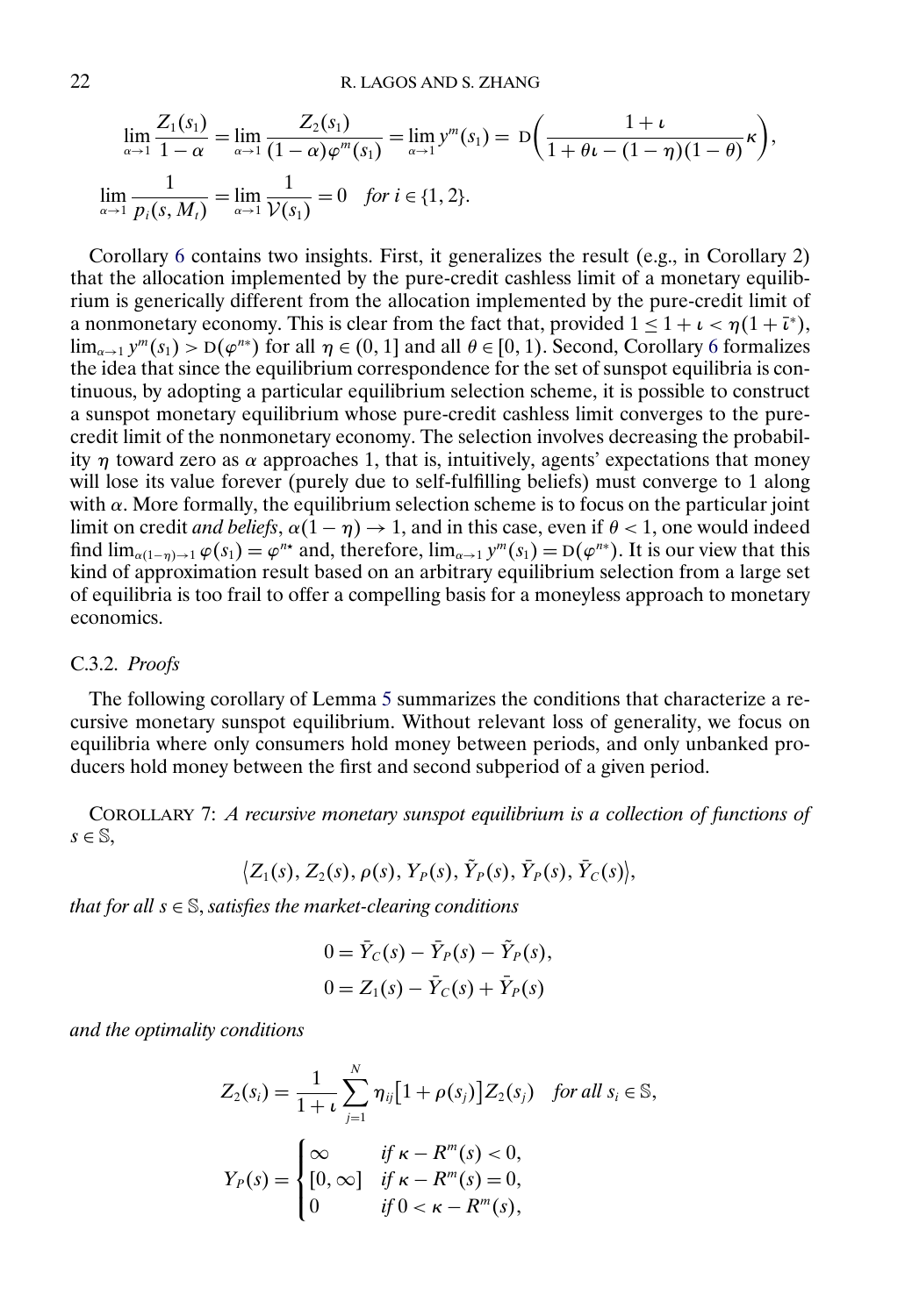<span id="page-22-0"></span>
$$
\tilde{Y}_P(s) = \begin{cases}\n(1-\alpha)Y_P(s) & \text{if } 0 < \varphi^m(s) - \underline{\kappa}, \\
[0, (1-\alpha)Y_P(s)] & \text{if } \varphi^m(s) - \underline{\kappa} = 0, \\
0 & \text{if } \varphi^m(s) - \underline{\kappa} < 0,\n\end{cases}
$$
\n
$$
\bar{Y}_P(s) = \begin{cases}\n\alpha Y_P(s) & \text{if } 0 < \varphi(s) - \underline{\kappa}, \\
[0, \alpha Y_P(s)] & \text{if } \varphi(s) - \underline{\kappa} = 0, \\
0 & \text{if } \varphi(s) - \underline{\kappa} < 0,\n\end{cases}
$$
\n
$$
\bar{Y}_C(s) = D(\varphi(s)),
$$

*where*

$$
\varphi^{m}(s) \equiv \frac{Z_{2}(s)}{Z_{1}(s)},
$$
  
\n
$$
\varphi(s) \equiv [1 + \rho(s)]\varphi^{m}(s),
$$
  
\n
$$
R^{m}(s) \equiv \underline{\kappa} + \alpha \theta[\varphi(s) - \underline{\kappa}] \mathbb{I}_{\{\underline{\kappa} < \varphi(s)\}} + (1 - \alpha \theta)[\varphi^{m}(s) - \underline{\kappa}] \mathbb{I}_{\{\underline{\kappa} < \varphi^{m}(s)\}}.
$$

PROOF OF PROPOSITION [7:](#page-20-0) Conjecture the following sunspot equilibrium:

$$
\rho(s_1) = \frac{\iota + 1 - \eta}{\eta},
$$
  
\n
$$
\varphi^m(s_1) = \frac{\eta}{1 + \alpha \theta \iota - (1 - \eta)(1 - \alpha \theta)} \kappa,
$$
  
\n
$$
Z_1(s_1) = \frac{Z_2(s_1)}{\varphi^m(s_1)} = (1 - \alpha)D(\varphi(s_1)), \text{ with } \varphi(s_1) \equiv [1 + \rho(s_1)]\varphi^m(s_1),
$$
  
\n
$$
\mathcal{V}(s_1) = \frac{1}{1 - \alpha},
$$
  
\n
$$
Y_P(s_1) = \bar{Y}_C(s_1) = \frac{\bar{Y}_P(s_1)}{\alpha} = \frac{\tilde{Y}_P(s_1)}{1 - \alpha} = D(\varphi(s_1)),
$$
  
\n
$$
\varphi^m(s_2) = Z_1(s_2) = Z_2(s_2) = \tilde{Y}_P(s_2) = 0,
$$
  
\n
$$
\bar{Y}_C(s_2) = \bar{Y}_P(s_2) = \alpha Y_P(s_2) = D(\varphi^n),
$$
  
\n
$$
p_i(s, M_i) = \frac{M_i}{Z_i(s)} \text{ for } i \in \{1, 2\} \text{ and } s \in \mathbb{S}.
$$

It is easy to verify that the conjectured allocations and prices satisfy the equilibrium con-<br>ditions in Corollary 7.  $Q.E.D.$ ditions in Corollary [7.](#page-21-0)

## APPENDIX D: WELFARE

LEMMA 6: *Consider an economy with*  $v(x) = x$ . (i) *Along the stationary monetary equilibrium*, *welfare is*

$$
(1 - \beta) \mathcal{W}^m = u(D(\varphi)) - \kappa D(\varphi),
$$

 $\sim$ 

*with*  $\varphi \equiv (1 + \iota)\varphi^{m}$ , *and*  $\varphi^{m}$  *as given in part* (i) *of Proposition* 3.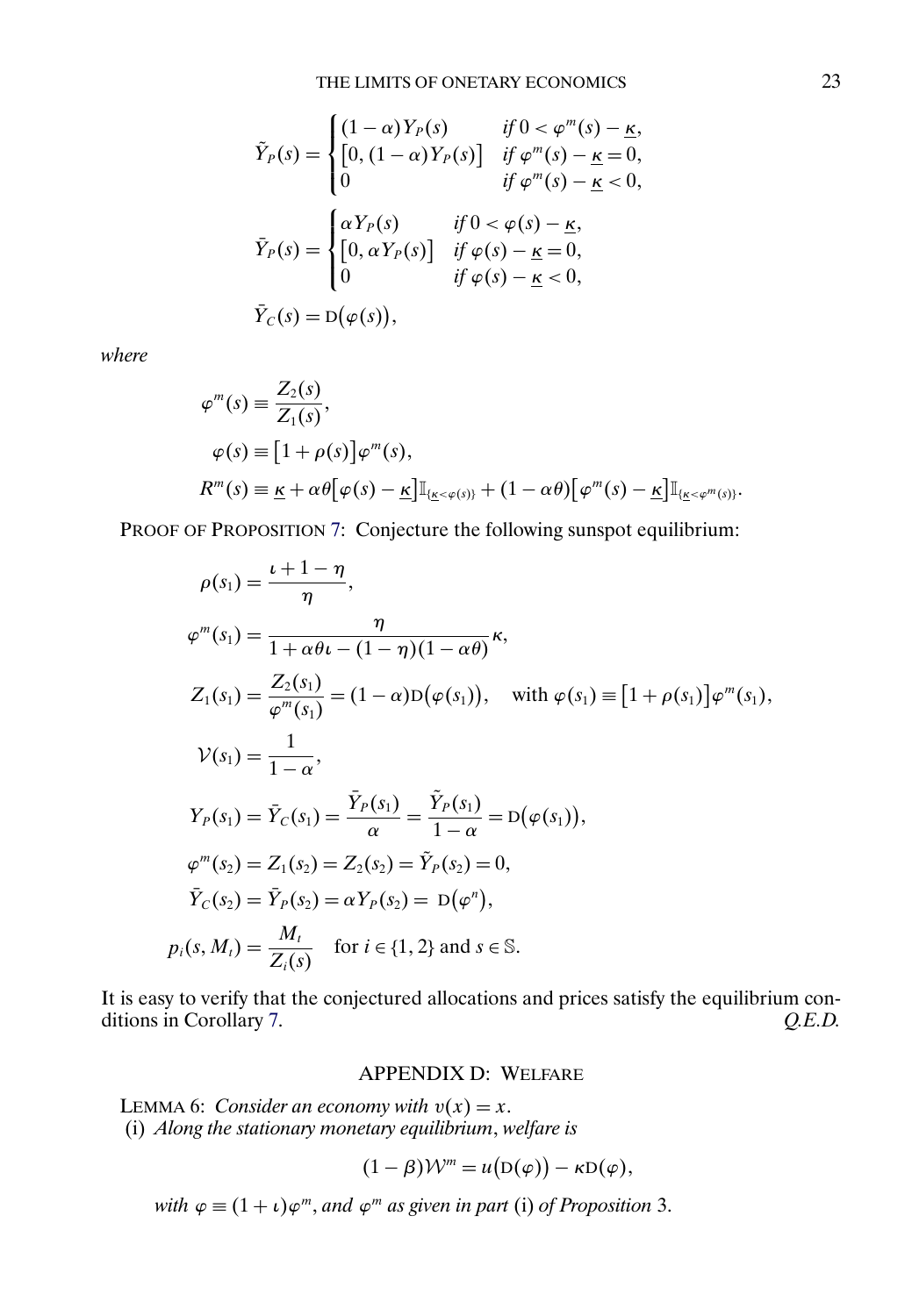<span id="page-23-0"></span>(ii) *Along the nonmonetary equilibrium*, *welfare is*

$$
(1 - \beta)\mathcal{W}^{n} = u(D(\varphi^{n})) - \left[\kappa + \frac{1 - \alpha}{\alpha \theta}(\kappa - \underline{\kappa})\right]D(\varphi^{n}),
$$

*with*  $\varphi^n$  *as given in Proposition* 2.

PROOF OF LEMMA [6:](#page-22-0) (i) From Lemma [3,](#page-5-0)

$$
V_t^B(a_t^m) = (1 + \rho_t) \frac{1}{p_{2t}} a_t^m + \alpha (1 - \theta) \rho_t \left[ \int \frac{1}{p_{2t}} \tilde{a}_t^m dH_t(\tilde{a}_t^m) + \varphi_t^m D(\varphi_t) \right] + \bar{W}_t^B,
$$
  
\n
$$
V_t^C(a_t^m) = (1 + \rho_t) \frac{1}{p_{2t}} a_t^m + u(D(\varphi_t)) - \varphi_t D(\varphi_t) + \bar{W}_t^C,
$$
  
\n
$$
V_t^P(a_t^m) = (1 + \alpha \theta \rho_t) \frac{1}{p_{2t}} a_t^m + \bar{W}_t^P,
$$

where  $\varphi_t \equiv (1 + \rho_t)\varphi_t^m$ , and

$$
\bar{W}_t^i = v(x^*) - x^* + \mathbb{I}_{\{i = C\}} \frac{1}{p_{2t}} (T_t^m - M_{t+1}) + \beta V_{t+1}^i (\mathbb{I}_{\{i = C\}} M_{t+1})
$$

for  $i \in \{B, C, P\}$ . (The expression for  $W_t^i$  follows from [\(40\)](#page-0-0) and the fact that only consumers carry cash across periods; the expression for  $V_t^B(a_t^m)$  uses the fee that a banker charges a producer reported in part (iii) of Lemma [2;](#page-3-0) and the expression for  $V_t^P(a_t^m)$  uses part (iv) of Lemma [2.](#page-3-0))

Along the equilibrium path only consumers hold money at the beginning of the period, so the relevant beginning-of-period payoffs are

$$
V_t^B(0) = \alpha (1 - \theta) \rho_t \varphi_t^m D(\varphi_t) + \bar{W}_t^B,
$$
  
\n
$$
V_t^C(M_t) = (1 + \rho_t) \frac{1}{p_{2t}} M_t + u(D(\varphi_t)) - \varphi_t D(\varphi_t) + \bar{W}_t^C,
$$
  
\n
$$
V_t^P(0) = \bar{W}_t^P.
$$

Also, along a stationary monetary equilibrium, we have  $\frac{1}{p_{2t}}M_t = Z_2$ ,  $\varphi_t^m = \varphi^m$ ,  $\rho_t = \rho$ ,  $\varphi_t = \varphi \equiv (1 + \rho)\varphi^m$ , and  $\frac{1}{p_{2t}}T_t^m = \frac{1}{p_{2t}}(M_{t+1} - M_t) = (\mu - 1)Z_2$ , so

$$
\bar{W}_t^B = v(x^*) - x^* + \beta V^B \equiv \bar{W}^B,\tag{128}
$$

$$
\bar{W}_t^C = v(x^*) - x^* - Z_2 + \beta V^C(Z_2) \equiv \bar{W}^C,
$$
\n(129)

$$
\bar{W}_t^P = v(x^\star) - x^\star + \beta V^P \equiv \bar{W}^P,\tag{130}
$$

and the beginning-of-period payoffs are

$$
V_t^B(0) = \alpha (1 - \theta) \rho \varphi^m D(\varphi) + \bar{W}^B \equiv V^B,
$$
\n(131)

$$
V_t^C(M_t) = (1+\rho)Z_2 + u(D(\varphi)) - \varphi D(\varphi) + \bar{W}^C \equiv V^C(Z_2), \qquad (132)
$$

$$
V_t^P(0) = \bar{W}^P \equiv V^P. \tag{133}
$$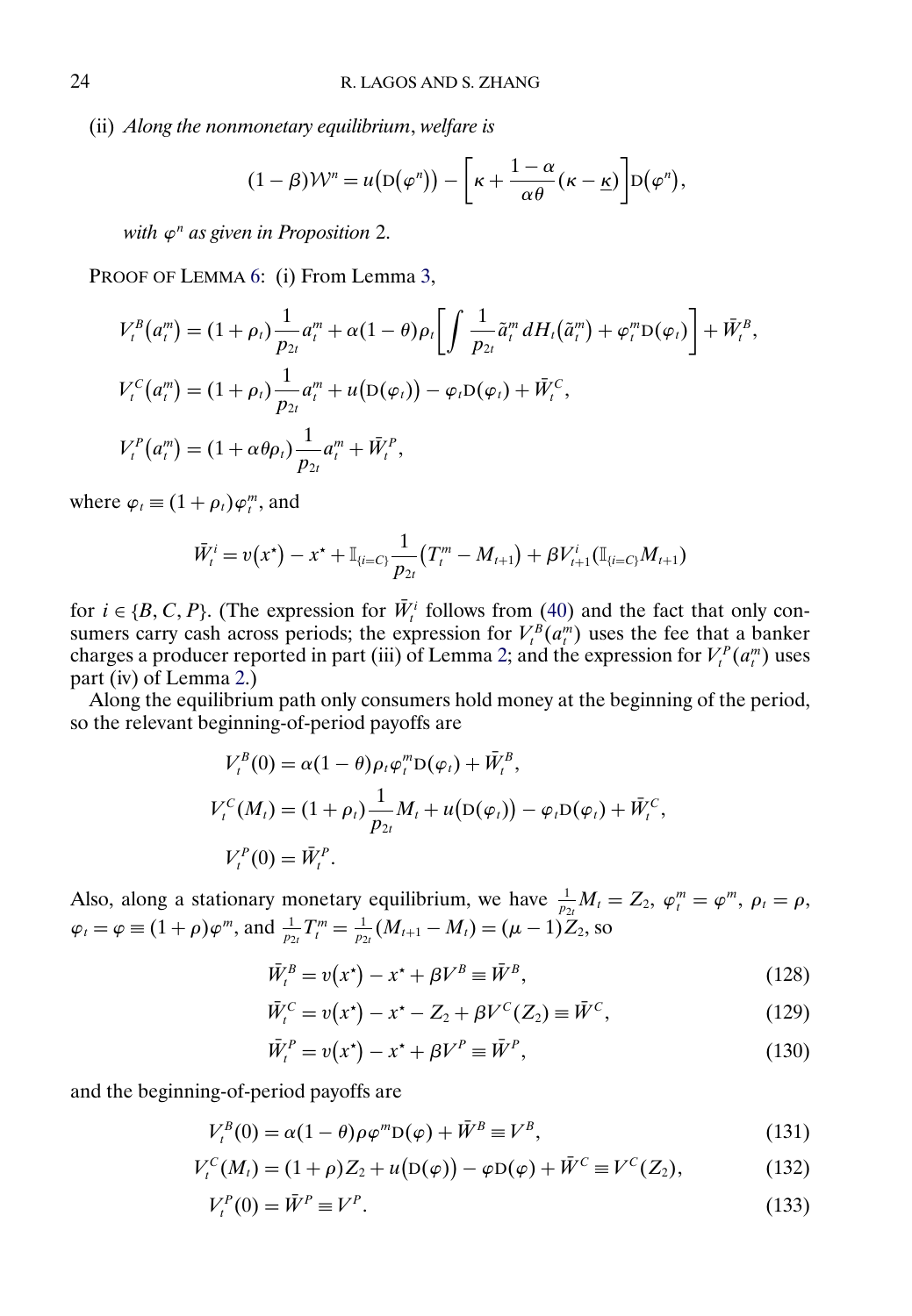By substituting [\(128\)](#page-23-0)–[\(130\)](#page-23-0) into [\(131\)](#page-23-0)–[\(133\)](#page-23-0), the beginning-of-period values become

$$
V^B = \alpha (1 - \theta) \rho \varphi^m D(\varphi) + v(x^*) - x^* + \beta V^B,
$$
\n(134)

$$
V^{C}(Z_{2}) = \rho Z_{2} + u(D(\varphi)) - \varphi D(\varphi) + v(x^{*}) - x^{*} + \beta V^{C}(Z_{2}), \qquad (135)
$$

$$
V^{P} = [R^{m}(\varphi^{m}, \varphi) - \kappa]D(\varphi) + v(x^{\star}) - x^{\star} + \beta V^{P}, \qquad (136)
$$

where  $R^m(\varphi^m, \varphi) - \kappa = \varphi^m + \alpha \theta(\varphi - \varphi^m) - \kappa = 0$ . Consider the (equally weighted) welfare function,  $W^m \equiv V^B + V^C(Z_2) + V^P$ . With (134)–(136), we have

$$
\mathcal{W}^m = \rho Z_2 + u(D(\varphi)) - [\kappa + (1-\alpha)\rho\varphi^m]D(\varphi) + 3[v(x^*) - x^*] + \beta\mathcal{W}^m.
$$

After substituting the equilibrium condition  $Z_2 = (1 - \alpha)\varphi^m D(\varphi)$  ((19) in Proposition 3), we get

$$
(1 - \beta)\mathcal{W}^m = u(D(\varphi)) - \kappa D(\varphi) + 3[v(x^*) - x^*],\tag{137}
$$

where  $\varphi = (1 + \iota)\varphi^m = \frac{1+\iota}{1+\alpha\theta\iota}\kappa$  (from (17) and (18) in Proposition 3). To conclude, set  $v(x) = x$  in (137) to obtain (29).

(ii) In the nonmonetary equilibrium, from Lemma [3](#page-5-0) and Lemma [1,](#page-1-0) the value functions are

$$
V^B = \alpha (1 - \theta) (\varphi^n - \underline{\kappa}) D(\varphi^n) + v(x^*) - x^* + \beta V^B,
$$
  
\n
$$
V^C = u(D(\varphi^n)) - \varphi^n D(\varphi^n) + v(x^*) - x^* + \beta V^C,
$$
  
\n
$$
V^P = [R^n(\varphi^n) - \kappa] D(\varphi^n) + v(x^*) - x^* + \beta V^P,
$$

where

$$
R^{n}(\varphi^{n}) - \kappa = \underline{\kappa} + \alpha \theta(\varphi^{n} - \underline{\kappa}) - \kappa = 0.
$$

for  $i \in \{B, C, P\}$ . The (equally weighted) welfare function,  $\mathcal{W}^n \equiv V^B + V^C + V^P$ , is

$$
(1 - \beta)\mathcal{W}^n = u(D(\varphi^n)) - \left[\kappa + \frac{1 - \alpha}{\alpha \theta}(\kappa - \underline{\kappa})\right]D(\varphi^n) + 3[v(x^*) - x^*],\tag{138}
$$

with  $\varphi^n = \kappa + \frac{1-\alpha\theta}{\alpha\theta}(\kappa - \underline{\kappa})$ . To conclude, set  $v(x) = x$  in (138) to obtain (28). *Q.E.D.* 

PROOF OF PROPOSITION 4: (i) From Proposition 3, we know that  $(1+\iota)\varphi^m = \kappa$  if  $\iota = 0$ , so (27) and (29) imply  $\mathcal{W}^m = \mathcal{W}^*$  if  $\iota = 0$ . Also, given  $\alpha < 1$ ,  $\partial[(1 + \iota)\varphi^m]/\partial \iota > 0$  (which implies  $\partial D((1+\iota)\varphi^m)/\partial \iota < 0$ ), and  $\kappa < u'(D((1+\iota)\varphi^m))$  for  $\iota > 0$ , so it follows from (29) that  $\partial W^m / \partial \iota < 0$  and, therefore,  $W^m < W^*$  for all  $\iota \in (0, \bar{\iota}]$ .

Notice that  $\mathcal{W}^n$  and  $\mathcal{W}^m$  can be written as

$$
(1 - \beta)\mathcal{W}^{n} = u(D(\varphi^{n})) - \varphi^{n}D(\varphi^{n}) + \frac{1 - \theta}{\theta}(\kappa - \underline{\kappa})D(\varphi^{n}),
$$

$$
(1 - \beta)\mathcal{W}^{m} = u(D(\varphi)) - \varphi D(\varphi) + \frac{(1 - \alpha\theta)\iota}{1 + \alpha\theta\iota}\kappa D(\varphi),
$$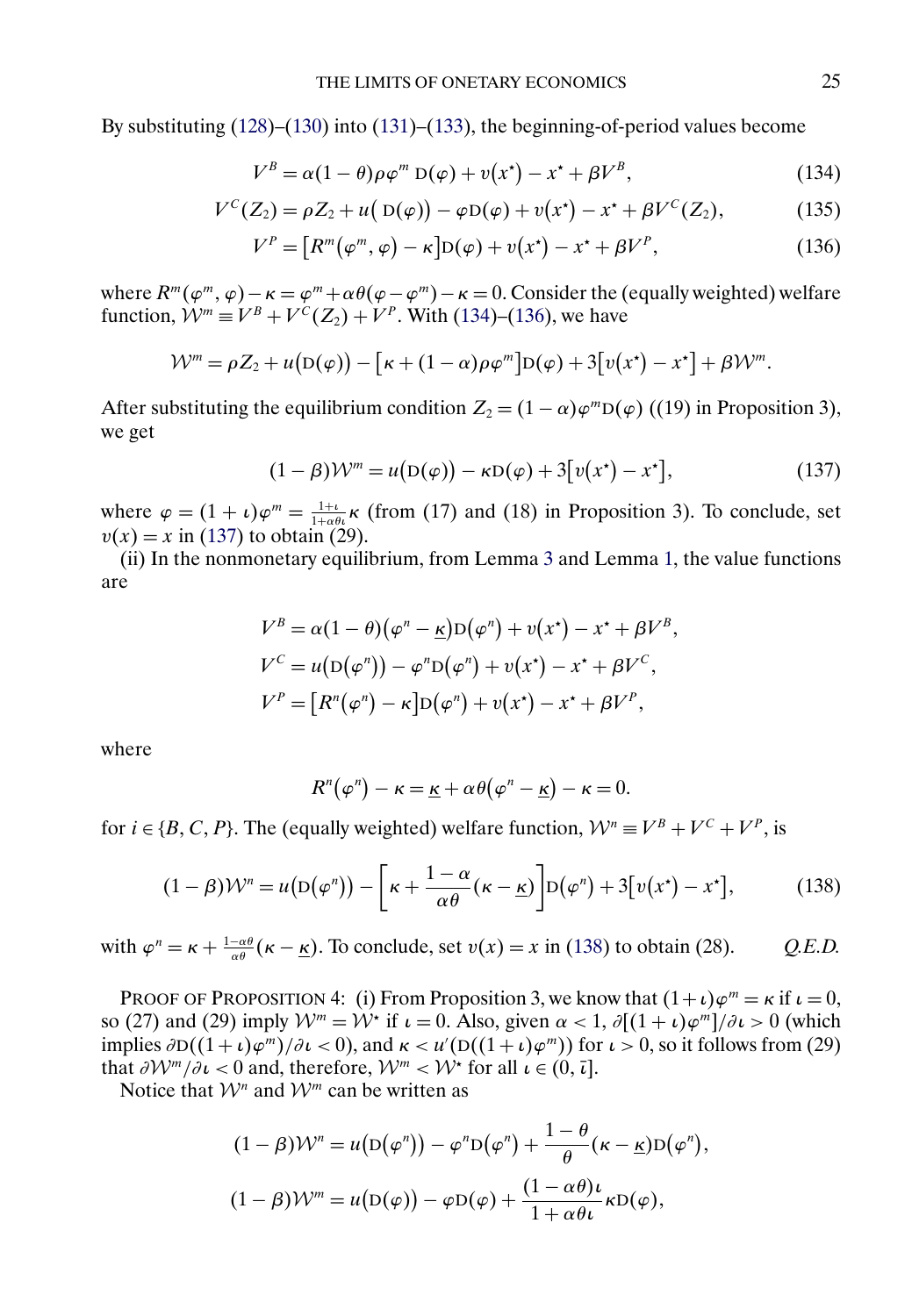<span id="page-25-0"></span>so

$$
(1 - \beta)(\mathcal{W}^m - \mathcal{W}^n) = u(D(\varphi)) - \varphi D(\varphi) - [u(D(\varphi^n)) - \varphi^n D(\varphi^n)]
$$
  
+ 
$$
\frac{(1 - \alpha \theta)\iota}{1 + \alpha \theta \iota} \kappa D(\varphi) - \frac{1 - \theta}{\theta} (\kappa - \underline{\kappa})D(\varphi^n)
$$
  
= 
$$
u(D(\varphi)) - \varphi D(\varphi) - [u(D(\varphi^n)) - \varphi D(\varphi^n)] + (\varphi^n - \varphi)D(\varphi^n)
$$
  
+ 
$$
\frac{1 - \alpha \theta}{\alpha \theta} \frac{\kappa - \underline{\kappa} - \alpha \theta(\overline{\iota} - \iota)\underline{\kappa}}{\kappa - \alpha \theta(\overline{\iota} - \iota)\underline{\kappa}} \kappa D(\varphi) - \frac{1 - \theta}{\theta} (\kappa - \underline{\kappa})D(\varphi^n),
$$

where  $\varphi = (1 + \iota)\varphi^m$ . From Proposition 3, we know that  $\varphi = \varphi^n$  if  $\iota = \overline{\iota}$ . Hence,

$$
(1 - \beta)(\mathcal{W}^m - \mathcal{W}^n) = \frac{1 - \alpha}{\alpha \theta} (\kappa - \underline{\kappa}) D(\varphi^n) \text{ if } \iota = \overline{\iota}.
$$

From this, we learn that  $W^n < W^m$  if  $\iota = \overline{\iota}$  (provided  $\alpha < 1$ ). Then  $\partial W^m / \partial \iota < 0$  implies  $W^m > W^n$  for all  $\iota \in [0, \bar{\iota}).$ 

(ii) Notice that  $W^*$  is independent of  $\alpha$ , while (28) and (29) imply

$$
(1 - \beta) \lim_{\alpha \to 1} \mathcal{W}^n = u(D(\varphi^{n*})) - \kappa D(\varphi^{n*}),
$$
  

$$
(1 - \beta) \lim_{\alpha \to 1} \mathcal{W}^m = u(D((1 + \iota)\varphi^{m*})) - \kappa D((1 + \iota)\varphi^{m*}),
$$

with  $\varphi^{n*}$  and  $\varphi^{m*}$  as defined in Corollary 1 and Corollary 2, respectively. From (26), it is clear that  $\lim_{\alpha\to 1} (\mathcal{W}^m - \mathcal{W}^n) \geq 0$ , with "=" only if either  $\iota = \lim_{\alpha\to 1} \overline{\iota}$  or  $\theta = 1$ . Finally, from (24), it is clear that  $\kappa \le (1 + \iota)\varphi^{m*}$  (and therefore  $\lim_{\alpha \to 1} \mathcal{W}^m \le \mathcal{W}^*$ ), with "=" only if  $\iota = 0$  or  $\theta = 1$ .  $Q.E.D.$ 

PROOF OF PROPOSITION 5: With a slight abuse of notation, let  $\varphi(\iota) \equiv (1 + \iota)\varphi^m$ , with  $\varphi^m$  as defined in part (i) of Proposition 3, that is,  $\varphi(\iota) = \frac{1+\iota}{1+\alpha\theta\iota} \kappa$ , so

$$
\ln \varphi(\iota) = \ln \frac{1+\iota}{1+\alpha \theta \iota} + \ln \kappa. \tag{139}
$$

From (29),  $\tau(\iota)$  is defined by

$$
u(D(\varphi(0))) - \kappa D(\varphi(0)) = u(D(\varphi(\iota))(1 + \tau(\iota))) - \kappa D(\varphi(\iota)(1 + \tau(\iota))),
$$

so

$$
1 + \tau(\iota) = \frac{D(\varphi(0))}{D(\varphi(\iota))},
$$

and for  $\iota \approx 0$ ,

$$
\tau(\iota) \approx \ln D(\varphi(0)) - \ln D(\varphi(\iota)). \tag{140}
$$

Also, for  $\iota \approx 0$ ,  $\ln \frac{1+\iota}{1+\alpha\theta\iota} \approx (1-\alpha\theta)\iota$ , so (139) implies  $\ln \varphi(\iota) \approx (1-\alpha\theta)\iota + \ln \kappa$  and, therefore,

$$
\frac{d\ln\varphi(\iota)}{d\iota} = 1 - \alpha\theta. \tag{141}
$$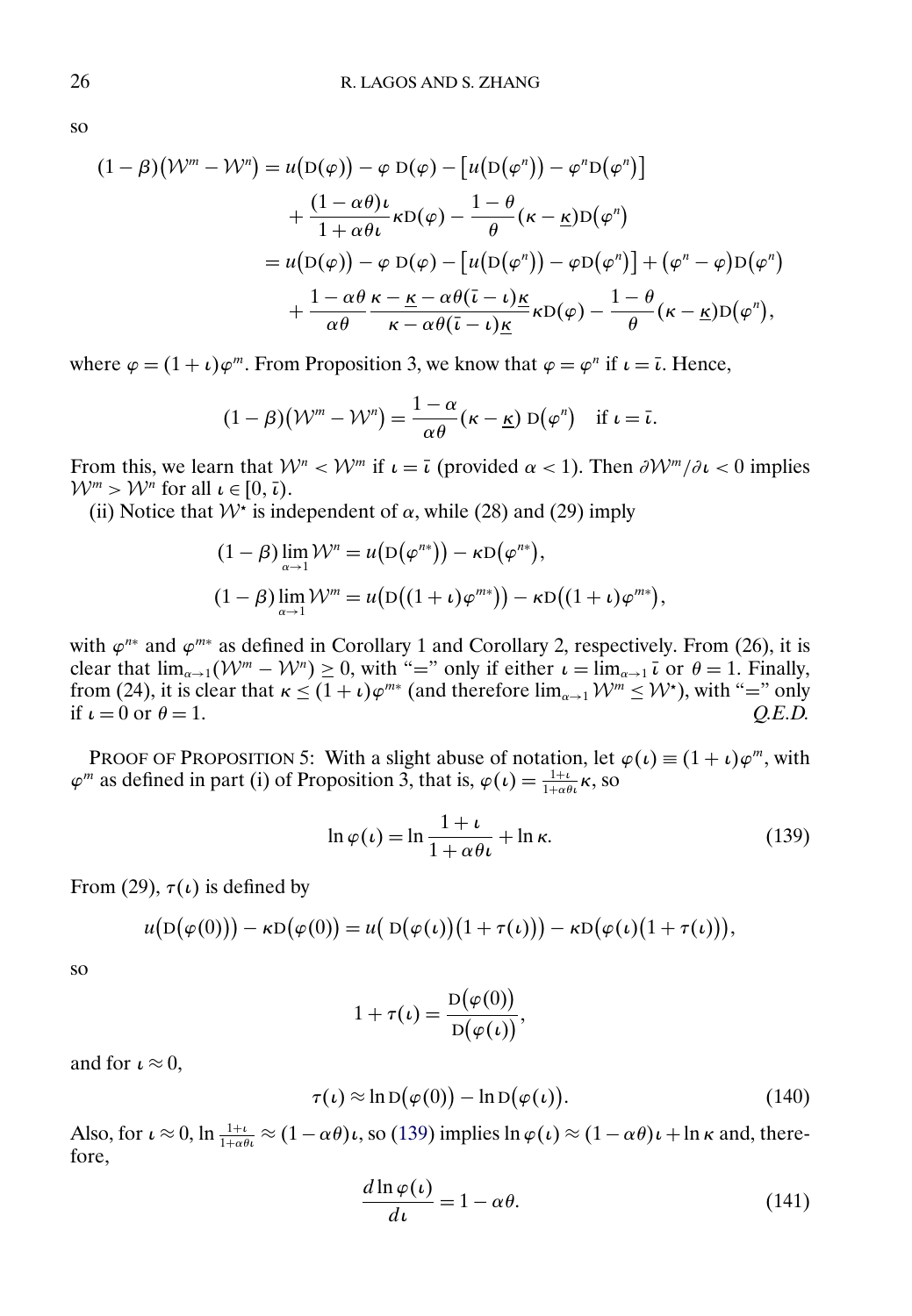<span id="page-26-0"></span>Hence,  $(140)$  and  $(141)$  imply

$$
\frac{d\tau(\iota)}{d\iota} \approx -\frac{d\ln D(\varphi(\iota))}{d\iota} = -\frac{d\ln D(\varphi(\iota))}{d\ln \varphi(\iota)}\frac{d\ln \varphi(\iota)}{d\iota} = -\epsilon(1-\alpha\theta).
$$

In the cashless limit,  $\alpha \rightarrow 1$ , and we obtain the expression in the statement. *Q.E.D.* 

## APPENDIX E: MONEY-IN-THE-UTILITY FORMULATION

LEMMA 7: *A stationary monetary equilibrium of the reduced-form model with money in the utility function (described by (30)–(34)) is a vector*  $((c_j, h_j, y_j, \mathcal{Z}_j)_{j \in \{1,2\}}, \phi, \pi)$  *<i>that satisfies*

$$
\phi = \frac{\varepsilon}{\varepsilon - 1} B,\tag{142}
$$

$$
c_1 = h_1 = y_1 = D(\phi), \tag{143}
$$

$$
c_2 = h_2 = y_2 = x^*,\tag{144}
$$

$$
\pi = -\frac{1}{\varepsilon} \phi \mathcal{D}(\phi),\tag{145}
$$

$$
u = \frac{A}{\phi} \ell'(\mathcal{Z}_1), \tag{146}
$$

$$
\mathcal{Z}_2 = \phi \mathcal{Z}_1. \tag{147}
$$

PROOF OF LEMMA 7: The Lagrangian for (31) with the preference specification (34) is

$$
\mathcal{L} = \sum_{t=0}^{\infty} \beta^{t} \Biggl\{ u(c_{1t}) + v(c_{2t}) + A\ell \biggl( \frac{m_{t}}{P_{1t}} \biggr) - Bh_{1t} - h_{2t} + s_{t}m_{t+1} + \lambda_{t} \bigl[ w_{1t}h_{1t} + P_{2t}h_{2t} + m_{t} + \Pi_{1t} + T_{t} - (P_{1t}c_{1t} + P_{2t}c_{2t} + m_{t+1}) \bigr] \Biggr\},\,
$$

where  $s_t$  is the multiplier on the constraint  $0 \le m_{t+1}$ , and  $\lambda_t$  is the multiplier on the budget constraint. The first-order conditions for this problem are

$$
u'(c_{1t}) = \lambda_t P_{1t},\tag{148}
$$

$$
v'(c_{2t}) = \lambda_t P_{2t}, \tag{149}
$$

$$
B = \lambda_t w_{1t},\tag{150}
$$

$$
1 = \lambda_t P_{2t},\tag{151}
$$

$$
\lambda_{t} \geq \beta \bigg[ A \frac{1}{P_{1t+1}} \ell' \bigg( \frac{m_{t+1}}{P_{1t+1}} \bigg) + \lambda_{t+1} \bigg], \quad \text{with } \text{``} = \text{'' if } 0 < m_{t+1}. \tag{152}
$$

Conditions  $(148)$ – $(151)$  imply

$$
v'(c_{2t}) = u'(c_{1t})\frac{P_{2t}}{P_{1t}} = B\frac{P_{2t}}{w_{1t}} = 1.
$$
\n(153)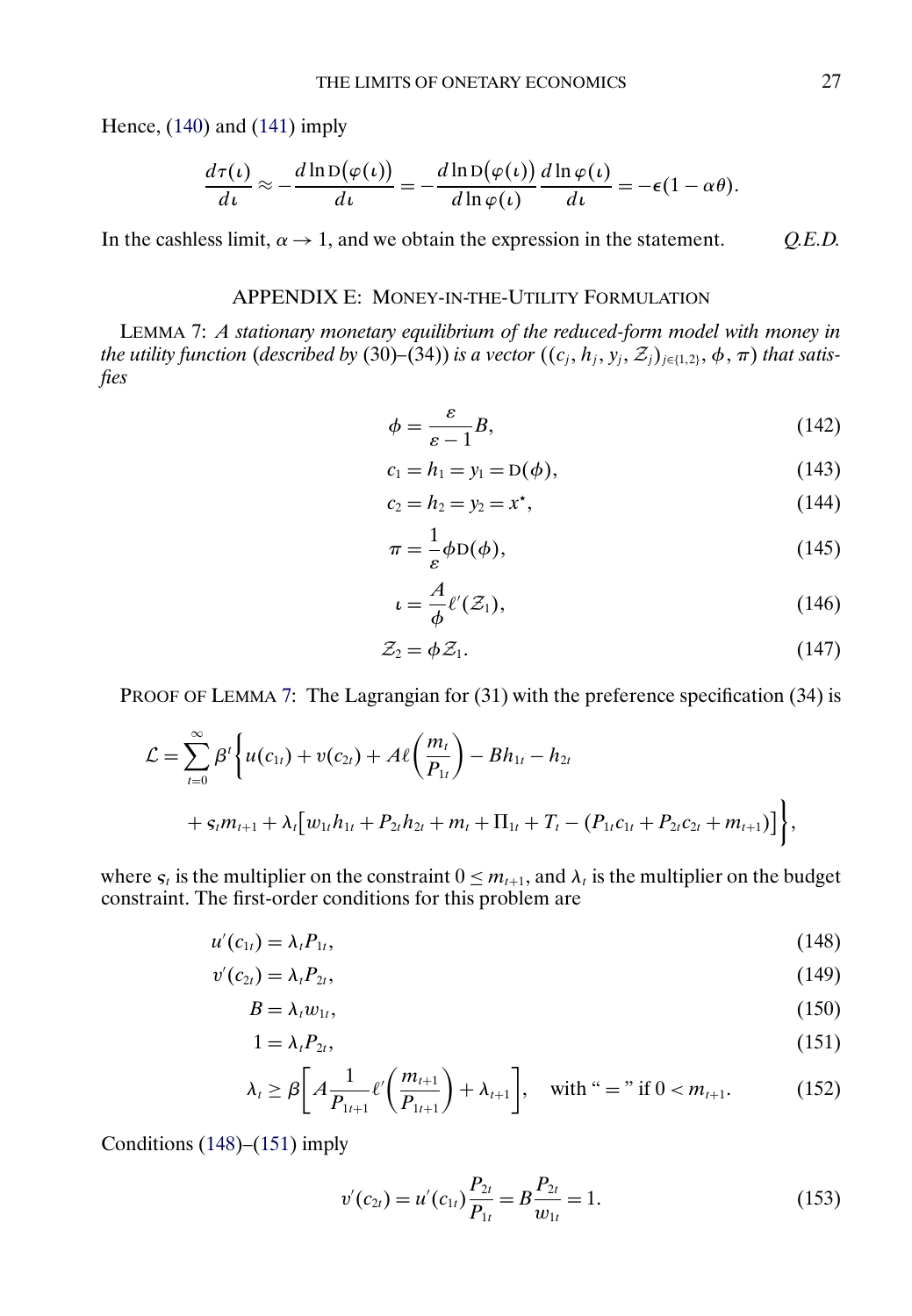<span id="page-27-0"></span>From [\(153\)](#page-26-0), it is immediate that  $c_{2t} = x^*$ , which together with the market-clearing condition for good 2, that is,  $c_{2t} = y_{2t}$ , and the production technology for good 2, that is,  $y_{2t} = h_{2t}$ , gives [\(144\)](#page-26-0). In an equilibrium where money is held (i.e.,  $m_{t+1} = M_{t+1} > 0$ ), we can use [\(151\)](#page-26-0) to write the Euler equation [\(152\)](#page-26-0) as

$$
\frac{\mathcal{Z}_{2t}}{\mathcal{Z}_{2t+1}}\mu - \beta = \frac{A}{\phi_{t+1}}\ell'(\mathcal{Z}_{1t+1}).
$$
\n(154)

In a stationary monetary equilibrium, (154) reduces to [\(146\)](#page-26-0). Condition [\(147\)](#page-26-0) is immediate from the definitions  $\mathcal{Z}_{jt} \equiv \frac{M_t}{P_{jt}}$  and  $\phi_t \equiv \frac{P_{1t}}{P_{2t}}$ .

The first-order condition for the problem of the firm that produces the final good 1 (i.e., problem (32)) implies that the firm's demand for the intermediate good of type  $i \in [0, 1]$ is

$$
y_t(i) = \left(\frac{P_{1t}}{p_t(i)}\right)^s y_{1t},
$$
\n(155)

where  $y_{1t}$  is the total output of good 1 given by (30). This condition in turn implies that the nominal price of the final good 1 satisfies

$$
P_{1t} = \left(\int_0^1 p_t(i)^{1-\varepsilon} \, di\right)^{\frac{1}{1-\varepsilon}}.\tag{156}
$$

The problem of the firm that produces intermediate good  $i \in [0, 1]$  (i.e., problem (32)) is equivalent to

$$
\Pi_t(i) = \max_{p_t(i)} [p_t(i) - w_{1t}] Y_t(p_t(i)), \qquad (157)
$$

with 
$$
h_t(i) = Y_t(p_t(i)).
$$
 (158)

The first-order condition for this problem is

$$
Y_t(p_t(i)) + [p_t(i) - w_{1t}] \frac{\partial Y_t(p_t(i))}{\partial p_t(i)} = 0.
$$
 (159)

From (155), we know that

$$
\mathbf{Y}_t(p_t(i)) = \left(\frac{P_{1t}}{p_t(i)}\right)^s y_{1t},\tag{160}
$$

so

$$
\frac{\partial \mathbf{Y}_t(p_t(i))}{\partial p_t(i)} = -\varepsilon (p_t(i))^{-\varepsilon-1} (P_{1t})^{\varepsilon} y_{1t}.
$$
\n(161)

Substitute (160) and (161) into (159) to get

$$
p_t(i) = \frac{\varepsilon}{\varepsilon - 1} w_{1t} \quad \text{for all } i \in [0, 1]. \tag{162}
$$